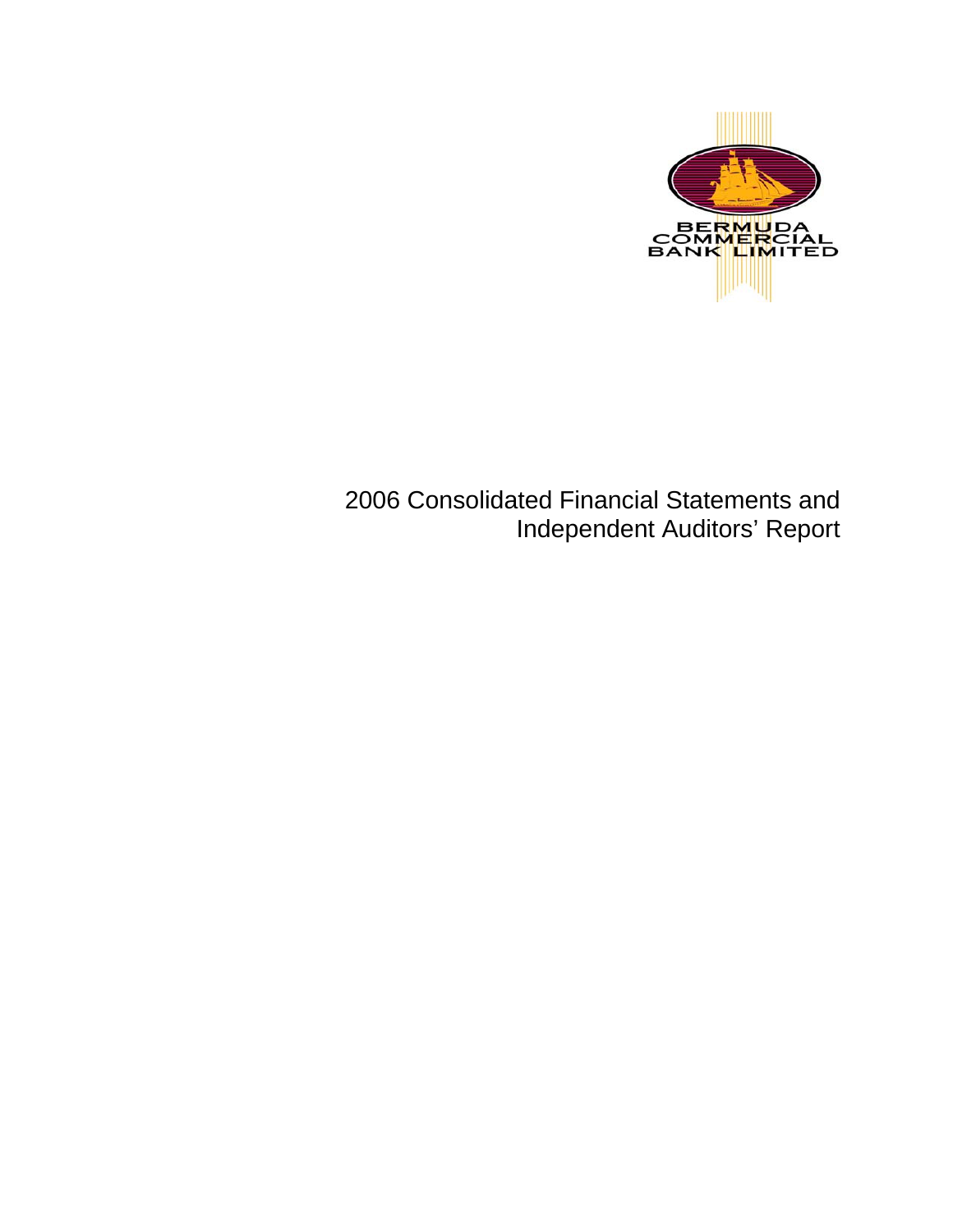This document should be read in conjunction with the 2006 Letter to Shareholders. To obtain a copy of the letter please visit our website at www.bcb.bm and select the Information Menu, or contact us at enquiries@bcb.bm.

CONTACT INFORMATION

Registered Address: 19 Par-la-Ville Road, Hamilton HM 11, Bermuda

Mailing Address: P.O. Box HM 1748, Hamilton HM GX, Bermuda

Telephone: (441) 295-5678 Facsimile: (441) 295-8091 Website: www.bcb.bm Email: enquiries@bcb.bm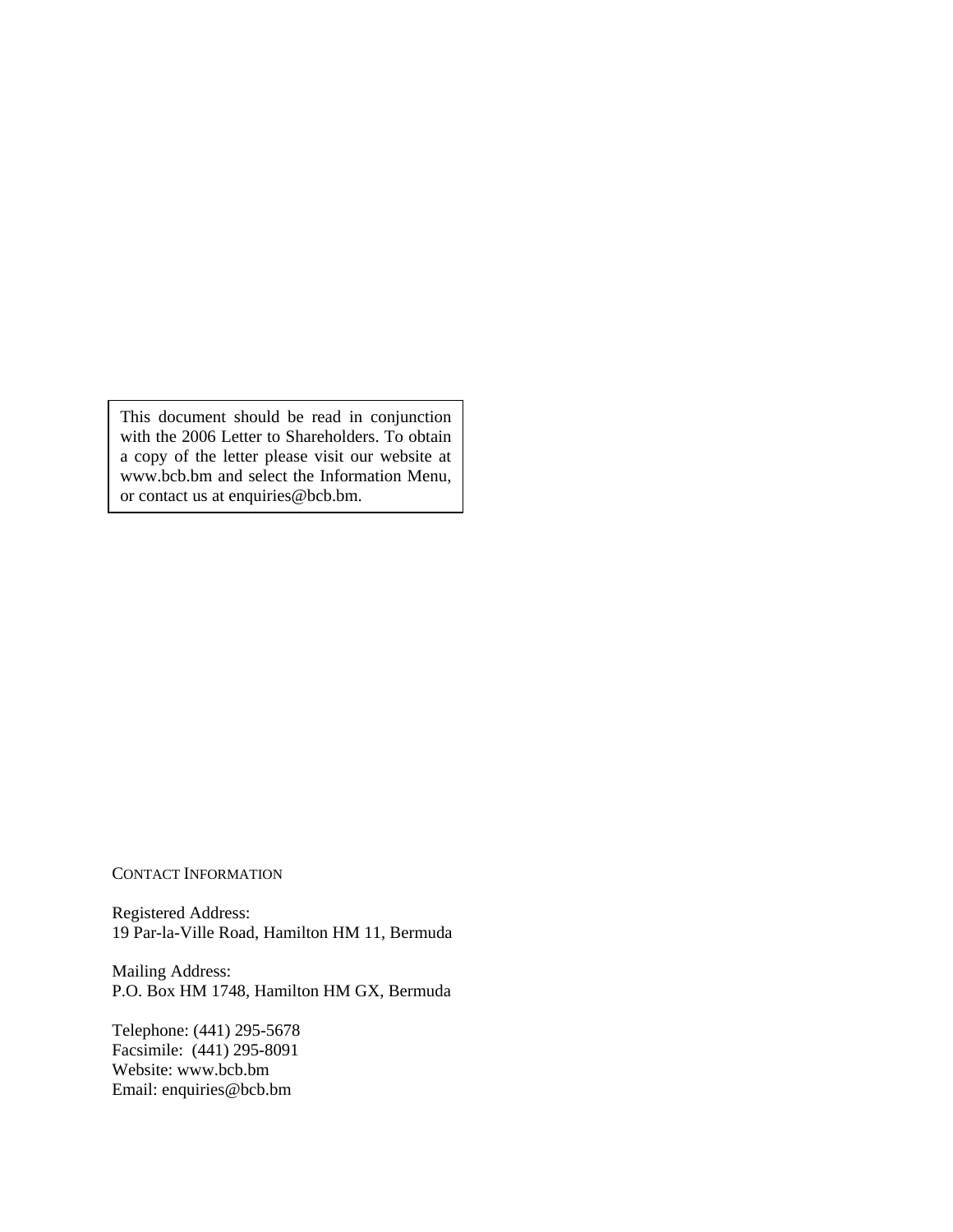# Deloitte.

**Deloitte & Touche Chartered Accountants Corner House Church and Parliament Streets** P.O. Box HM 1556 Hamilton HM FX Bermuda

Tel: +441 292-1500 Fax: +441 292-0961 www.deloitte.bm

#### **INDEPENDENT AUDITORS' REPORT**

To the Shareholders of Bermuda Commercial Bank Limited

We have audited the consolidated balance sheet of Bermuda Commercial Bank Limited (the "Bank") as at September 30, 2006 and the consolidated statements of operations and retained earnings and cash flows for the year then ended. These financial statements are the responsibility of the Bank's management. Our responsibility is to express an opinion on these financial statements based on our audit.

We conducted our audit in accordance with auditing standards generally accepted in Bermuda and Canada. Those standards require that we plan and perform an audit to obtain reasonable assurance whether the financial statements are free of material misstatement. An audit includes examining, on a test basis, evidence supporting the amounts and disclosures in the financial statements. An audit also includes assessing the accounting principles used and significant estimates made by management, as well as evaluating the overall financial statement presentation.

In our opinion, these consolidated financial statements present fairly, in all material respects, the financial position of the Bank as at September 30, 2006 and the results of its operations and its cash flows for the year then ended in accordance with accounting principles generally accepted in Bermuda and Canada.

As discussed in Note 1, there have been recent significant activities involving the Bank and the Bank's major shareholder First Curacao International Bank N.V. that have affected the operations of the Bank.

Firthe & Mile.

August 10, 2007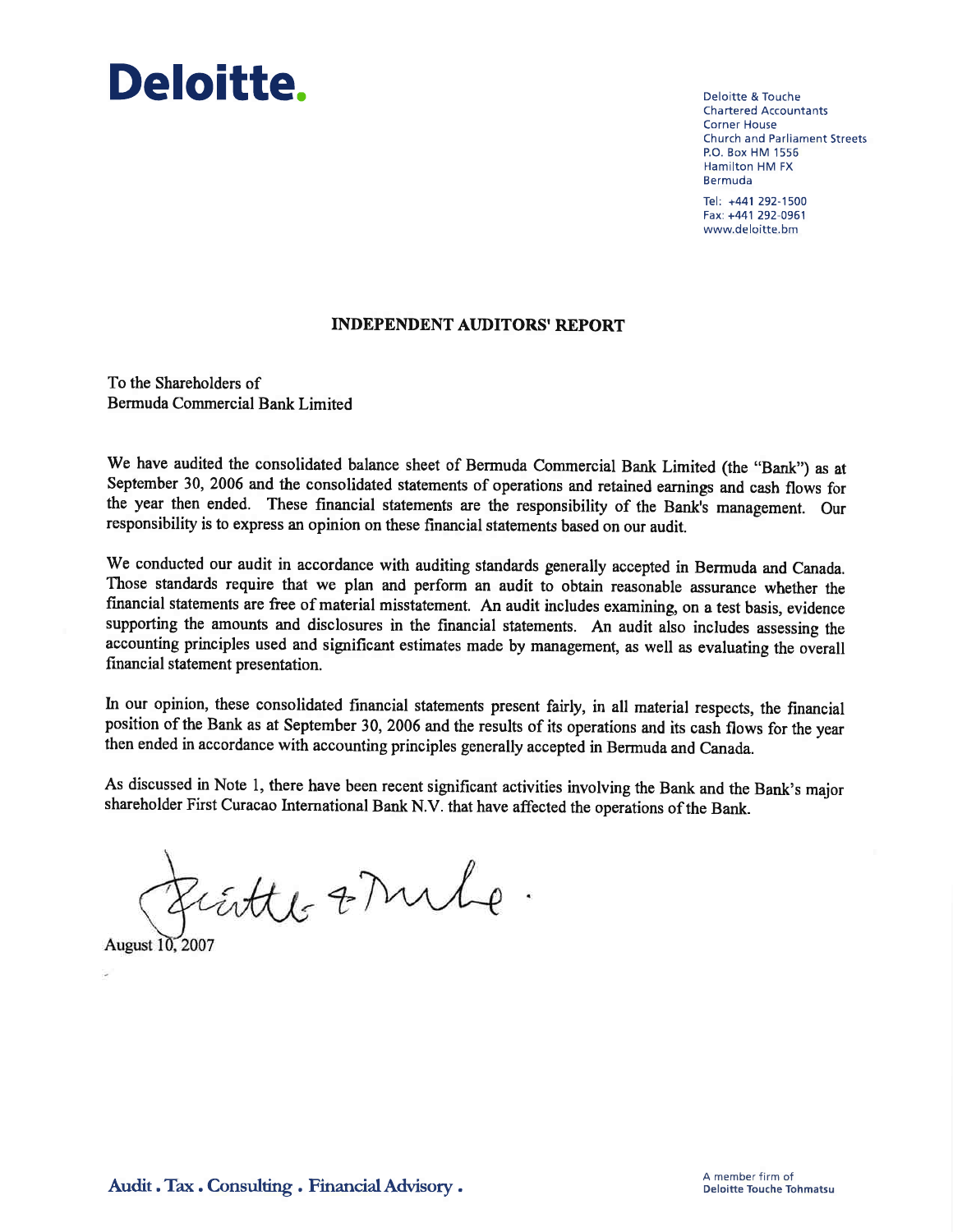#### **BERMUDA COMMERCIAL BANK LIMITED CONSOLIDATED BALANCE SHEET**

as at September 30, 2006

|                                                                  | 2006              | 2005              |
|------------------------------------------------------------------|-------------------|-------------------|
| <b>ASSETS</b>                                                    |                   |                   |
| Cash, money market and term deposits (Note 3)                    |                   |                   |
| Due on demand                                                    | \$<br>16,966,252  | \$<br>18,669,607  |
| Money market funds                                               |                   | 299,400,000       |
| Term deposits                                                    | 444,490,520       | 535,934,584       |
| Total cash, money market and term deposits                       | 461,456,772       | 854,004,191       |
| Loans and advances, net of allowance for loan losses (Note 4)    | 223,722           | 1,413,542         |
| Equipment, leasehold improvements and computer software (Note 5) | 1,201,301         | 1,352,320         |
| Interest receivable                                              | 430,715           | 1,106,563         |
| Other assets                                                     | 959,978           | 946,472           |
| <b>Total assets</b>                                              | \$<br>464,272,488 | \$<br>858,823,088 |
| <b>LIABILITIES</b>                                               |                   |                   |
| Deposits (Note 6)                                                |                   |                   |
| Demand deposits                                                  | \$<br>165,228,647 | \$<br>203,078,626 |
| Term deposits                                                    | 234,511,718       | 599,996,491       |
| Total deposits                                                   | 399,740,365       | 803,075,117       |
| Interest payable                                                 | 491,170           | 329,479           |
| Other liabilities                                                | 3,778,436         | 3,015,034         |
| Proposed dividend                                                | 2,825,943         | 1,083,090         |
| <b>Total liabilities</b>                                         | 406,835,914       | 807,502,720       |
| <b>SHAREHOLDERS' EQUITY</b>                                      |                   |                   |
| Capital stock (Note 7)                                           | 10,434,252        | 10,397,666        |
| Share premium (Note 7)                                           | 11,096,772        | 11,019,028        |
| Retained earnings                                                | 35,905,550        | 29,903,674        |
| Total shareholders' equity                                       | 57,436,574        | 51,320,368        |
| Total liabilities and shareholders' equity                       | \$<br>464,272,488 | \$<br>858,823,088 |

*See accompanying notes to the consolidated financial statements* 

Signed on behalf of the Board:

Claudy nevering

Dr. Clarence R. Terceira JP E. John Sainsbury Chairman President

Paine

 $\equiv$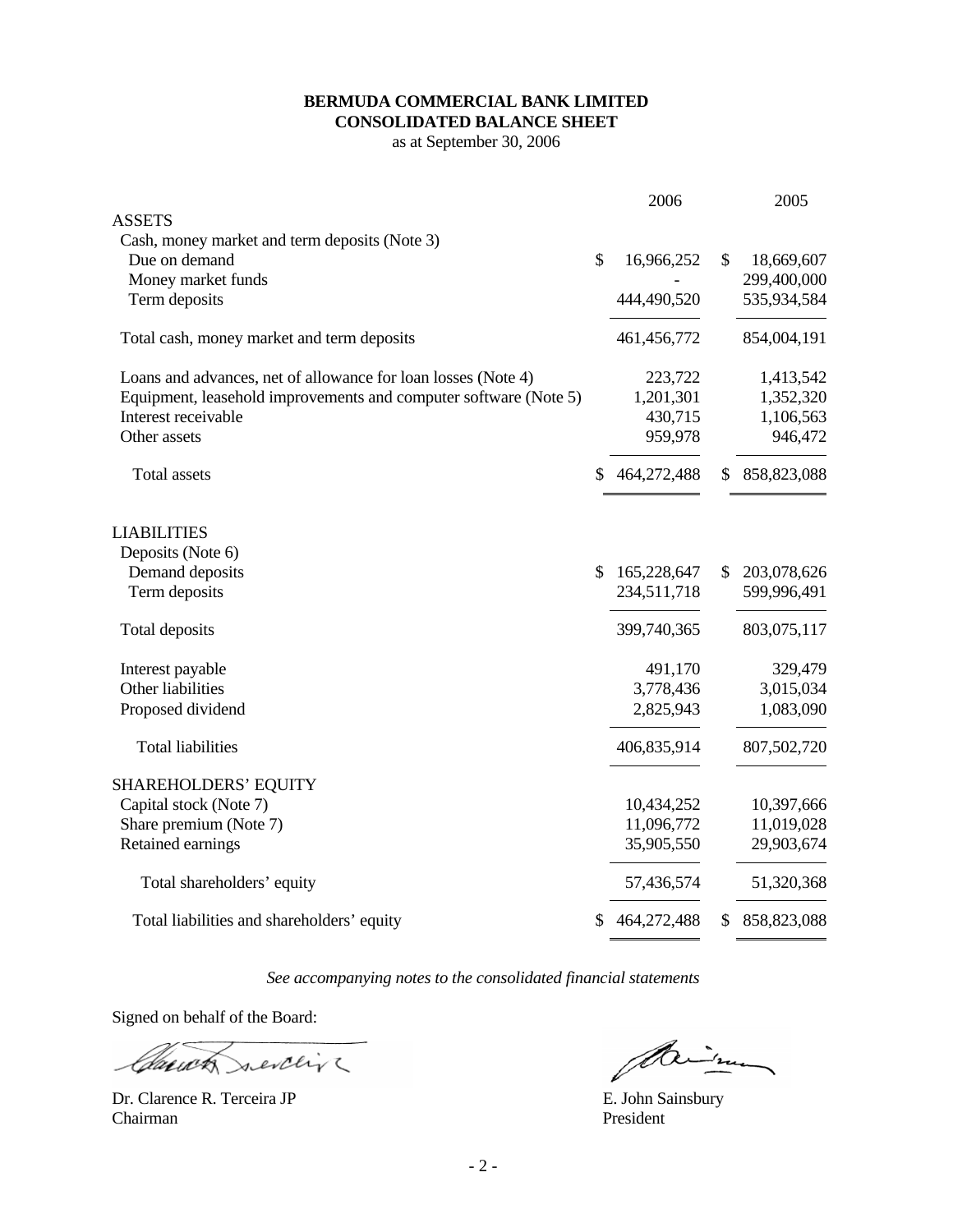#### **BERMUDA COMMERCIAL BANK LIMITED CONSOLIDATED STATEMENT OF OPERATIONS AND RETAINED EARNINGS**

for the year ended September 30, 2006

|                                            | 2006             | 2005             |
|--------------------------------------------|------------------|------------------|
| <b>INCOME</b>                              |                  |                  |
| Interest income                            | \$<br>29,764,625 | \$<br>16,923,208 |
| Interest expense                           | 18,162,866       | 8,692,860        |
| Net interest income                        | 11,601,759       | 8,230,348        |
| Fees and commissions (Note 12)             | 6,374,718        | 4,871,530        |
| Other operating income                     | 218,751          | 257,545          |
| Net exchange gains                         | 654,652          | 778,080          |
| Other income (Note 13)                     | 689,805          |                  |
| Total income                               | 19,539,685       | 14, 137, 503     |
| <b>EXPENSES</b>                            |                  |                  |
| Salaries and employee benefits (Note 11)   | 5,020,624        | 4,467,193        |
| Amortization and write-offs                | 866,379          | 687,348          |
| Other expenses                             | 3,520,595        | 3,812,770        |
| Total expenses                             | 9,407,598        | 8,967,311        |
| <b>NET INCOME</b>                          | 10,132,087       | 5,170,192        |
| RETAINED EARNINGS, BEGINNING OF YEAR       | 29,903,674       | 26,790,726       |
| Dividends (Note 8)                         | (4,130,211)      | (2,057,244)      |
| RETAINED EARNINGS, END OF YEAR             | \$<br>35,905,550 | \$<br>29,903,674 |
| Basic earnings per common share (Note 9)   | \$<br>2.34       | \$<br>1.19       |
| Diluted earnings per common share (Note 9) | \$<br>2.02       | \$<br>1.04       |

*See accompanying notes to the consolidated financial statements*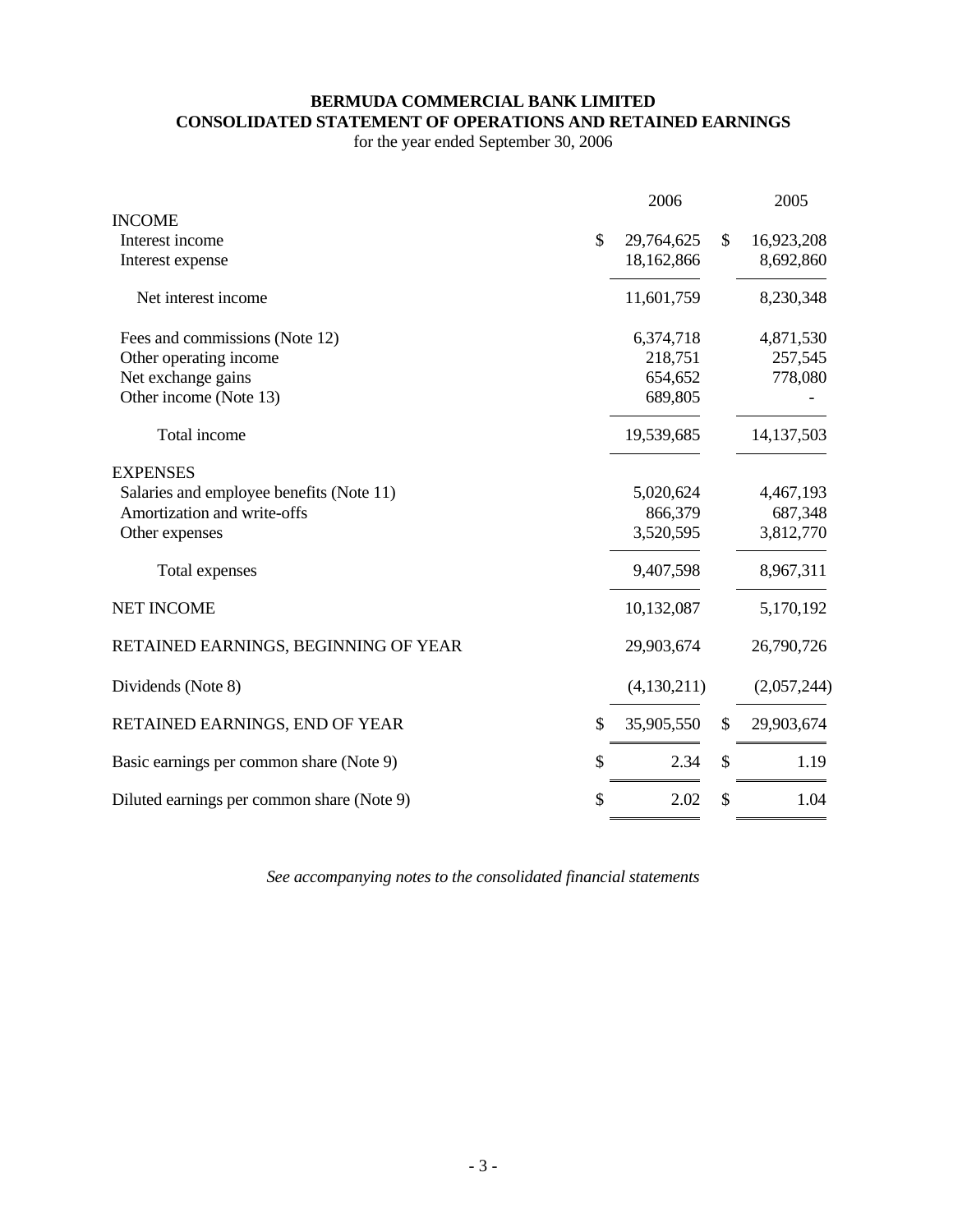#### **BERMUDA COMMERCIAL BANK LIMITED CONSOLIDATED STATEMENT OF CASH FLOWS**

for the year ended September 30, 2006

|                                                            | 2006              |    | 2005        |
|------------------------------------------------------------|-------------------|----|-------------|
| CASH FLOWS FROM OPERATING ACTIVITIES                       |                   |    |             |
| Net income                                                 | \$<br>10,132,087  | \$ | 5,170,192   |
| Adjustment to reconcile net income to cash flows from      |                   |    |             |
| operating activities:                                      |                   |    |             |
| Amortization and write-offs                                | 866,379           |    | 687,348     |
| Reduction in provision for loan losses                     | (49,086)          |    | (3,067)     |
| Decrease (increase) in interest receivable                 | 675,848           |    | (719, 954)  |
| (Increase) decrease in other assets                        | (13,506)          |    | 180,042     |
| Increase in interest payable                               | 161,691           |    | 147,010     |
| Increase in other liabilities                              | 763,402           |    | 247,039     |
| Cash flows from operating activities                       | 12,536,815        |    | 5,708,610   |
| CASH FLOWS FROM INVESTING ACTIVITIES                       |                   |    |             |
| Net decrease in loans and advances                         | 1,238,906         |    | 526,547     |
| Net (increase) decrease in term deposits with banks having |                   |    |             |
| maturity greater than three months                         | (11,218,368)      |    | 10,631,521  |
| Purchase of equipment, leasehold improvements              |                   |    |             |
| and computer software                                      | (715,360)         |    | (239, 874)  |
| Cash flows from investing activities                       | (10,694,822)      |    | 10,918,194  |
| CASH FLOWS FROM FINANCING ACTIVITIES                       |                   |    |             |
| Net (decrease) increase in customer deposits               | (403, 334, 752)   |    | 268,791,319 |
| Proceeds from exercise of warrants                         | 114,330           |    | 32,505      |
| Dividends paid                                             | (2,387,358)       |    | (1,947,960) |
| Cash flows from financing activities                       | (405, 607, 780)   |    | 266,875,864 |
| NET (DECREASE) INCREASE IN CASH AND CASH                   |                   |    |             |
| <b>EQUIVALENTS</b>                                         | (403,765,787)     |    | 283,502,668 |
| CASH AND CASH EQUIVALENTS, BEGINNING OF YEAR               | 853,918,567       |    | 570,415,899 |
| CASH AND CASH EQUIVALENTS, END OF YEAR                     | \$<br>450,152,780 | S. | 853,918,567 |
| CASH AND CASH EQUIVALENTS                                  |                   |    |             |
| Cash, money market and term deposits                       | \$<br>461,456,772 | S  | 854,004,191 |
| Less: term deposits with banks having                      |                   |    |             |
| maturity greater than three months                         | (11,303,992)      |    | (85, 624)   |
| Cash and cash equivalents                                  | \$<br>450,152,780 | \$ | 853,918,567 |
| SUPPLEMENTARY INFORMATION                                  |                   |    |             |
| Interest paid                                              | \$<br>18,001,175  | \$ | 8,545,850   |

*See accompanying notes to the consolidated financial statements*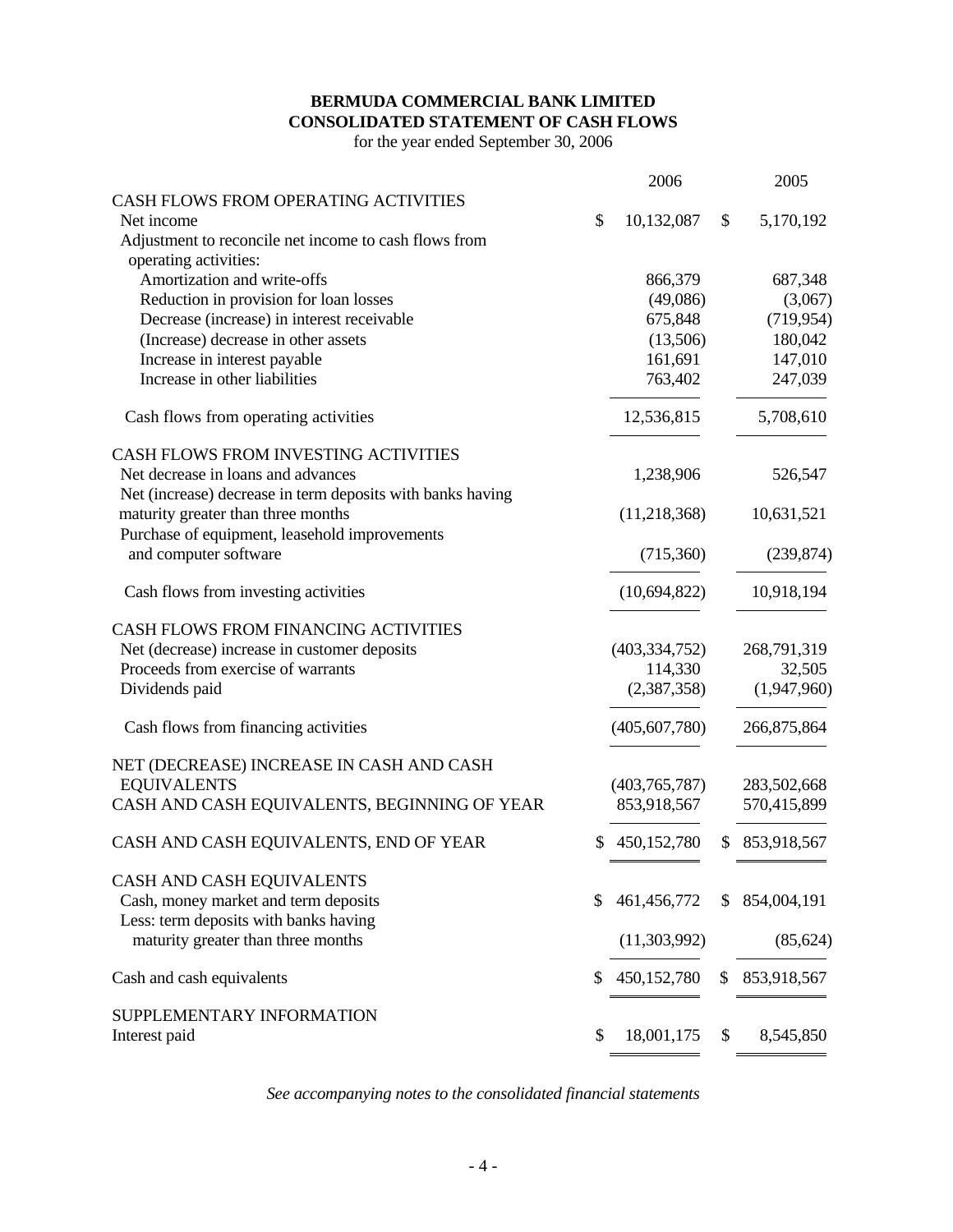September 30, 2006

## 1. SIGNIFICANT EVENTS

**Resignation by John Deuss, Timothy Ulrich and Tineke Deuss -** On September 8, 2006 First Curacao International Bank N.V., (FCIB), a major shareholder of Bermuda Commercial Bank Limited (the Bank), announced that the legal authorities in Holland and Curacao were conducting an investigation at the offices of FCIB into alleged money laundering activities by some of FCIB's customers and into whether the activities of its Dutch service provider required a banking license. Subsequently John Deuss, Timothy Ulrich and Tineke Deuss, because they served as Directors of FCIB, advised the Board of the Bank of their intentions to temporarily step aside from their responsibilities as Officers and Directors of the Bank. On October 3, 2006 John Deuss, Timothy Ulrich and Tineke Deuss resigned from their positions as Chairman, President and Director respectively from the Bank's board of directors.

**Appointment of Officers and Directors -** In order to fill the vacant positions at the Bank, Dr. Clarence Terceira, Vice Chairman and John Sainsbury, a Director, were appointed Chairman and President respectively.

On December 8, 2006 three members of the Bank's management team, Paul Kneen, Greg Reid and Dominique Smith were appointed to the board. Mr. Kneen has since resigned his post with the company and as a Director.

**Proposed sale of the Bank -** During the year the board of directors had agreed that a merger or outright sale was desirable to further the Bank's growth. In October 2006, the Bank hired the financial advisory firm of Keefe, Bruyette & Woods, Inc. to assist the board in the sale process. Negotiations for the sale or merger of the Bank with another entity are ongoing.

**Rating Agencies** - On October 6, 2006 Fitch downgraded the Bank's short-term rating to 'F2' from `F1' and its Individual Rating to `C' from `B/C.' Fitch also placed both ratings on Rating Watch Negative.

Following the Bank's announcement that it is discussing a potential merger or alliance with other financial institutions, Fitch Ratings, through a press release dated October 20, 2006 revised the Rating Watch status for the Bank's short-term and individual ratings to Evolving from Negative, also affirming the Bank's support rating. In their credit update released in July 2007, Fitch Ratings have kept the Bank's rating outlook Evolving.

Moody's Investor Services, in a press release dated September 15, 2006, placed the Bank's ratings on review for downgrade. Subsequently, on September 29, 2006 Moody's downgraded the Bank's financial strength rating from C- to D+. The review for possible downgrade was extended by Moody's in its January 29, 2007 press release.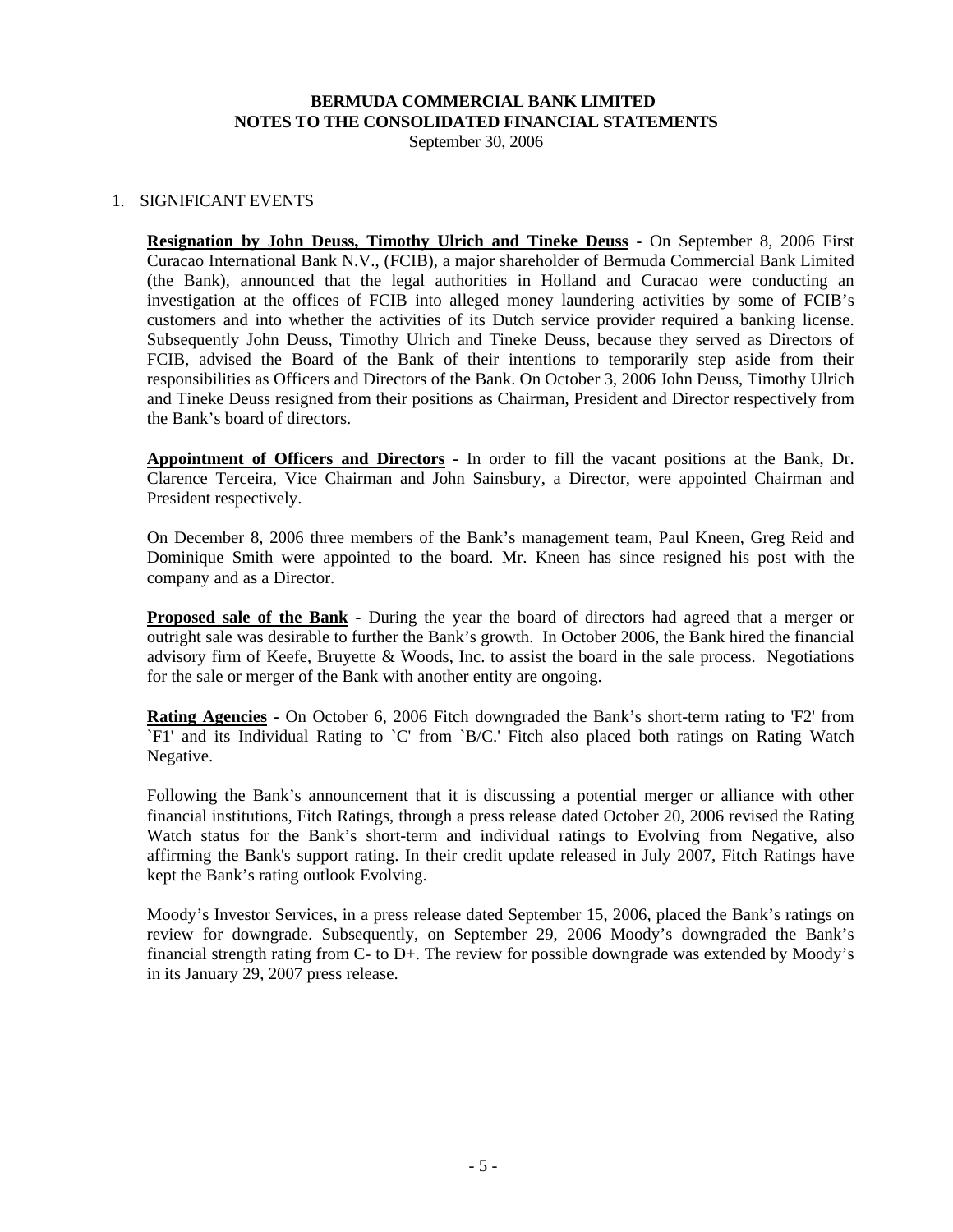September 30, 2006

#### 1. SIGNIFICANT EVENTS (cont'd)

**Delay in issuance of audited financial statements -** At the Annual General Meeting of Bermuda Commercial Bank Limited, held on December 20, 2006, the shareholders of the Bank agreed, in accordance with section 84(3) of the Companies Act 1981, to defer laying the audited financial statements before shareholders in general meeting for a period of 90 days. With the approval of the Bermuda Stock Exchange (BSX) this was further extended until July 31, 2007 and subsequently to August 31, 2007.

The Bank has kept the Bermuda Monetary Authority (BMA) and the Bermuda Stock Exchange (BSX) informed of the delays in the audit completion.

#### 2. SIGNIFICANT ACCOUNTING POLICIES

**Basis of Preparation** - The consolidated financial statements have been prepared in accordance with accounting principles generally accepted ("GAAP") in Bermuda and Canada. The preparation of consolidated financial statements in conformity with Bermudian and Canadian GAAP requires management to make estimates and assumptions that affect assets and liabilities, income and other related information. The most significant assets and liabilities subject to estimates and assumptions by Management are operating expenses including amortization of equipment, premises and computer software, the allowance for credit losses and fair value of financial instruments. If actual results differ from these estimates, the impact is recognized in future periods.

**Basis of Consolidation** - The consolidated financial statements include the assets, liabilities, and results of operations of the Bank and its wholly owned subsidiaries, International Corporate Management of Bermuda Limited, BCB Trust Company Limited, BCB (Mauritius) Limited and Bercom Nominees Limited. Intercompany transactions are eliminated on consolidation.

Foreign Currency Translation - United States dollar balances and transactions are translated into Bermuda dollars at par. Monetary assets and liabilities in other currencies are translated into Bermuda dollars at the rates of exchange prevailing at the balance sheet date. Income and expense items in other currencies are translated into Bermuda dollars at the rates prevailing at the dates of the transactions. Differences arising on the translation of assets and liabilities are charged or credited directly to net exchange gains.

 **Cash and cash equivalents** - Cash equivalents are limited to investments that are readily convertible to known amounts of cash, are subject to an insignificant risk of changes in value and have original maturities of three months or less.

**Loans and Advances** - Loans and advances are stated net of any related allowance for loan losses.

A loan is classified as non-performing when, in the opinion of management, there is reasonable doubt as to the collectibility of interest or principal, or there are circumstances that indicate an account will be difficult to recover in full within a reasonable period. Loans for which collection is more than 90 days overdue are classified as non-performing. When a loan is classified as non-performing, accrued but uncollected interest is reversed against income. Thereafter, interest income is recognized on a cash basis only after specific provisions for losses have been recovered and provided there is no further doubt as to the collectibility of principal.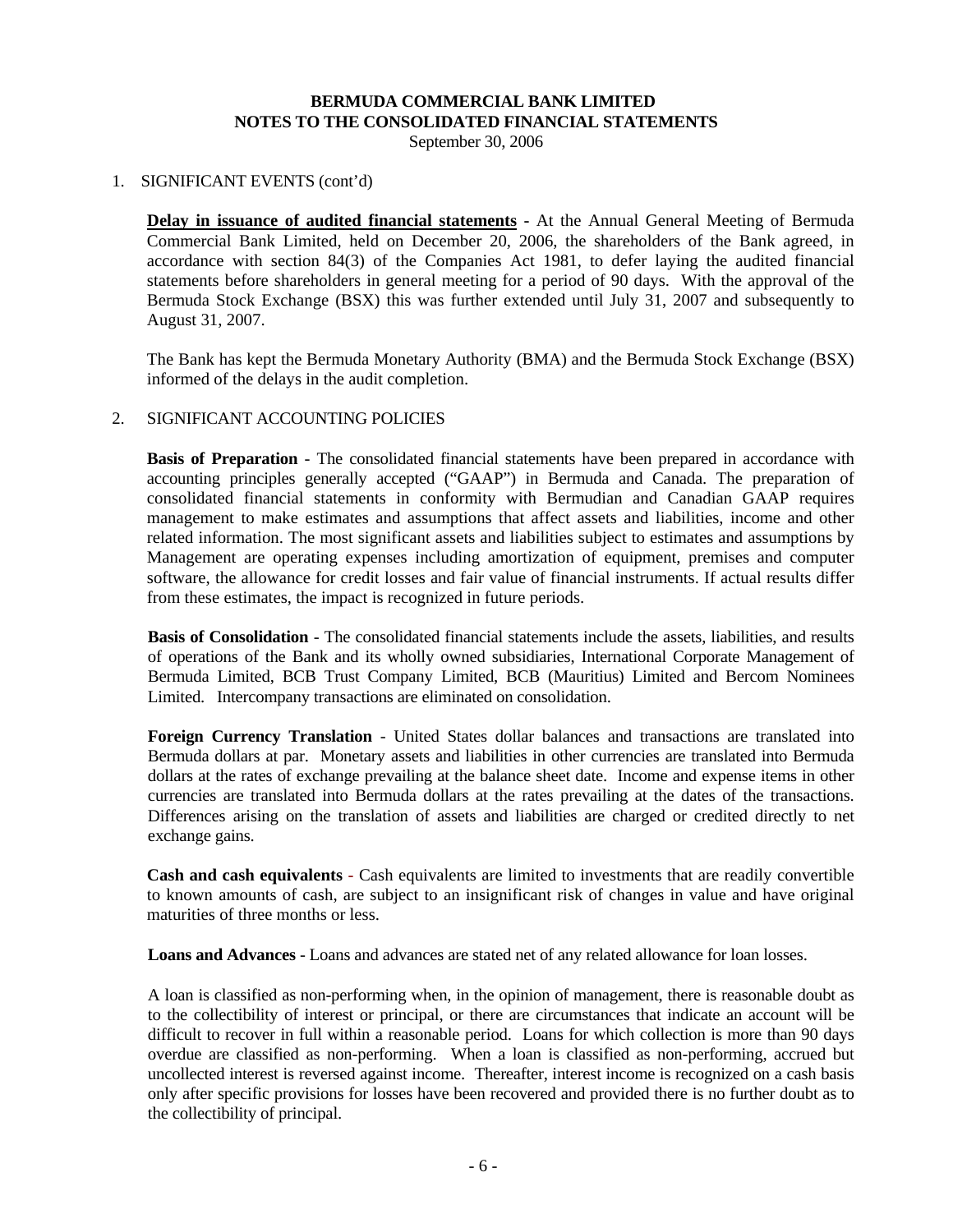September 30, 2006

#### 2. SIGNIFICANT ACCOUNTING POLICIES (cont'd)

Non-performing loans may revert to performing status when all payments become fully up-to-date and, in the opinion of management, there is no reasonable doubt as to the ultimate collectibility of the principal or interest.

All non-performing loans are considered to be impaired. Impairment is measured as the difference between the recorded value of the loan and its estimated realizable amount, determined by discounting the expected future cash flows at the interest rate inherent in the loan at the date of impairment or the fair value of collateral for certain collateral dependent loans. If the estimated realizable amount of the loan is less than its recorded value, an allowance for loan losses is charged to other expenses.

The allowance for loan losses is based on management's assessment of an adequate provision to meet losses on existing loans and advances. The adequacy of the allowance for loan losses is continually reviewed by management, taking into consideration matters such as current economic conditions, past loss experience, individual circumstances affecting loan quality, and other relevant factors.

The allowance for loan losses consists of specific provisions against loan and advance exposures determined on an item-by-item basis, as well as a general provision. The general provision for loan losses is established to absorb losses attributable to the deterioration of loan quality and reflects management's best estimate of losses existing in the loan portfolio in respect of loans for which individual specific provisions cannot yet be determined.

The allowance is increased by provisions for loan losses charged to other expenses and reduced by write-offs net of recoveries. The provision is the amount required to bring the allowance to the level management determines is required to estimate losses. This evaluation is inherently subjective as it requires material estimates including the amount and timing of future cash flows expected to be received on impaired loans and advances that may be susceptible to significant change.

**Derivative Financial Instruments** - Derivatives are used to provide clients with the ability to manage their own market risk exposures. The most frequently used derivatives by clients are forward foreign exchange contracts. When the Bank enters into derivative contracts with clients, the client is required to settle the contract with the Bank in advance. The Bank will also simultaneously enter into a matching and offsetting derivative contract.

**Equipment, Leasehold improvements and Computer Software** - Equipment, leasehold improvements, and computer software are carried at cost less accumulated amortization. Amortization is calculated using the straight-line method over the estimated useful lives of the related assets, which are up to seven years for equipment, three years for computer hardware**,** up to five years for computer software, and the term of the lease for leasehold improvements.

**Fair Value of Financial Instruments** - The estimated fair values of financial instruments approximate their carrying values. Management estimates fair value on the basis of quoted market prices and financial rates, net present values of expected future cash flows, and such other methods as management considers appropriate in light of all existing information. Because management's methodologies necessarily involve assumptions about future events, the estimates are subject to considerable uncertainty.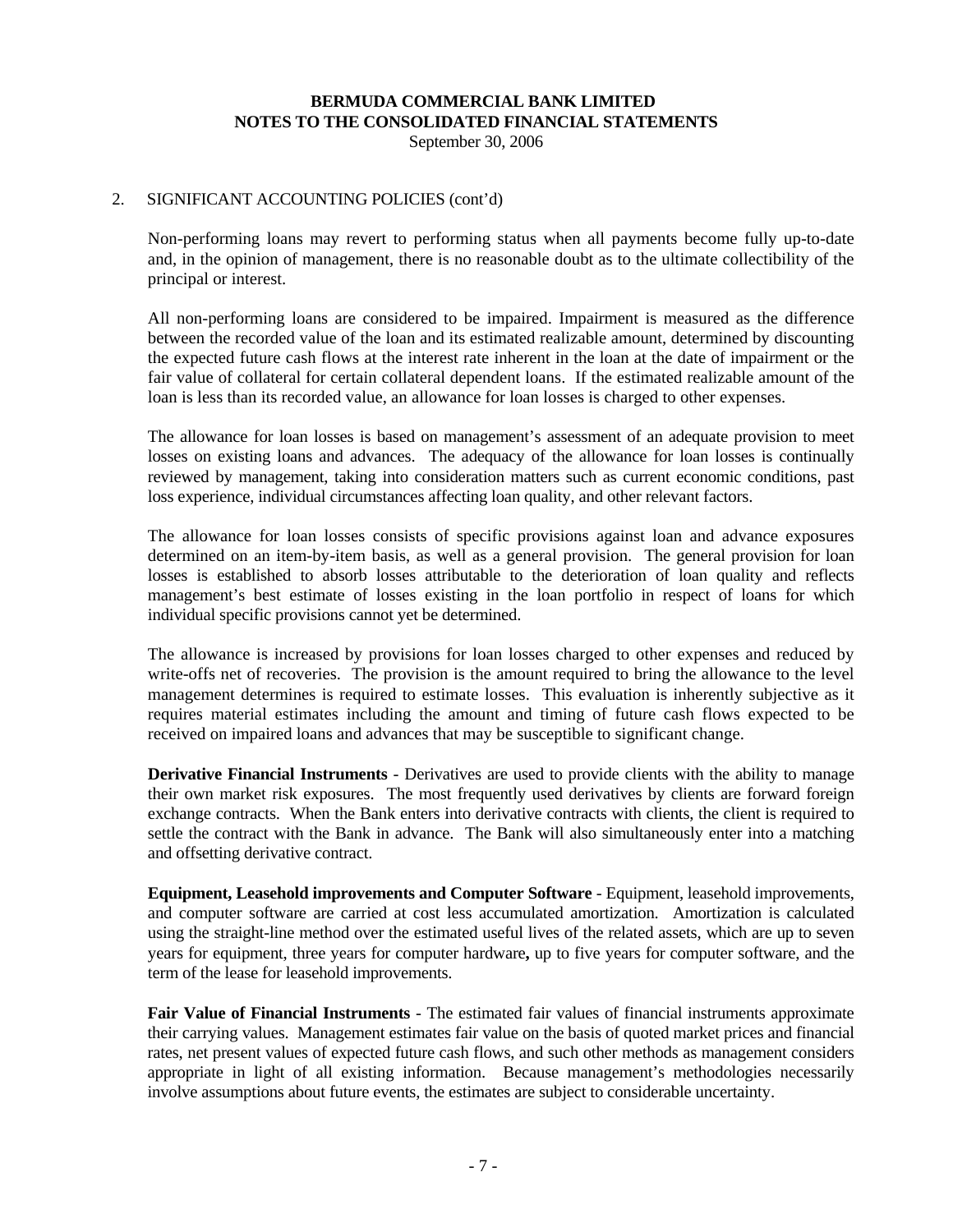September 30, 2006

# 3. CASH, MONEY MARKET AND TERM DEPOSITS

 Cash, money market and term deposits include amounts due on demand, term deposits with banks, and money market funds. The maturities are as follows:

|                                                     | Within 1          |               | $1 - 3$      | $3 - 6$      |               | $6 - 12$                 |               |
|-----------------------------------------------------|-------------------|---------------|--------------|--------------|---------------|--------------------------|---------------|
|                                                     | Month             |               | Months       | Months       |               | Months                   | Total         |
| <b>United States Dollar</b>                         | \$<br>334,855,941 | $\mathcal{S}$ |              | \$10,000,000 | $\mathcal{S}$ | $\overline{\phantom{a}}$ | \$344,855,941 |
| <b>British Pound</b>                                | 44,607,109        |               | 1,868,200    |              |               | 1,214,330                | 47,689,639    |
| Euro                                                | 40,809,975        |               |              |              |               |                          | 40,809,975    |
| Canadian Dollar                                     | 14,120,436        |               | 1,075,944    |              |               | 89,662                   | 15,286,042    |
| Bermuda Dollar                                      | 1,201,726         |               |              |              |               |                          | 1,201,726     |
| Other                                               | 10,975,541        |               | 637,908      |              |               |                          | 11,613,449    |
| 2006 Total                                          | \$<br>446,570,728 | \$            | 3,582,052    | \$10,000,000 |               | \$1,303,992              | \$461,456,772 |
|                                                     | Within 1          |               | $1 - 3$      | $3 - 6$      |               | $6 - 12$                 |               |
|                                                     | Month             |               | Months       | Months       |               | Months                   | Total         |
| <b>United States Dollar</b>                         | \$<br>711,139,223 |               | \$30,000,000 | \$           | \$            |                          | \$741,139,223 |
| <b>British Pound</b>                                | 35,575,017        |               | 883,650      |              |               |                          | 36,458,667    |
| Euro                                                | 51,787,757        |               |              |              |               |                          | 51,787,757    |
| Canadian Dollar                                     | 6,765,057         |               | 1,177,330    |              |               | 85,624                   | 8,028,011     |
| Bermuda Dollar                                      | 1,281,845         |               |              |              |               |                          | 1,281,845     |
| Other                                               | 15,308,688        |               |              |              |               |                          | 15,308,688    |
| 2005 Total                                          | \$<br>821,857,587 |               | \$32,060,980 | \$           | \$            | 85,624                   | \$854,004,191 |
| The average effective yields earned are as follows: |                   |               |              |              |               | 2006                     | 2005          |
|                                                     |                   |               |              |              |               | $\mathbf{A}$             | $\sim$ 000    |

| Term deposits                    | 4.29% | 2.80% |
|----------------------------------|-------|-------|
| Money market funds               | 4.53% | 2.70% |
| Demand deposits with other banks | 3.69% | 1.10% |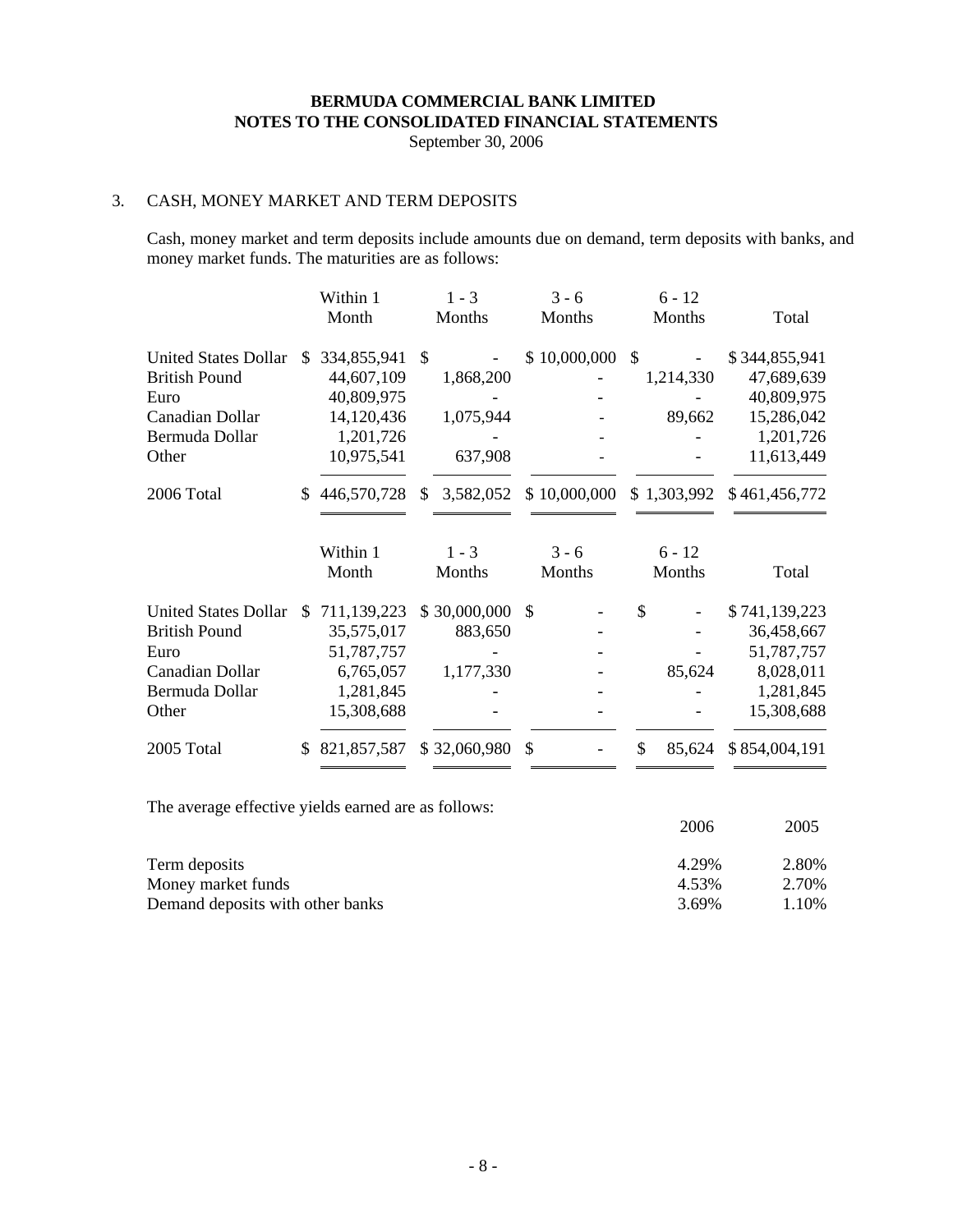September 30, 2006

## 4. LOANS AND ADVANCES

Loans and advances and the allowance for loan losses at September 30 are as follows:

|                         | Gross  | 2006<br>Allowance | <b>Net</b> | Gross                                                                     | 2005<br>Allowance | <b>Net</b> |
|-------------------------|--------|-------------------|------------|---------------------------------------------------------------------------|-------------------|------------|
| Mortgage loans<br>Other | 15.779 |                   | 15.779     | \$356,510 \$148,567 \$207,943 \$1,586,229 \$197,653 \$1,388,576<br>24.966 |                   | 24.966     |
| Total                   |        |                   |            | \$372,289 \$148,567 \$223,722 \$1,611,195 \$197,653 \$1,413,542           |                   |            |

Mortgage loans consist primarily of first mortgages on Bermuda properties held by the Bank. These mortgages are generally repayable over periods not exceeding 15 years and are callable on 90 days notice.

The loan portfolio at September 30 by contractual maturity is as follows:

|                         | Within<br>1 Year     |    | $1 - 5$<br>Years     | More than<br>10 Years                         | Impaired         |               | Total                 | Average<br>Effective<br>Yield |
|-------------------------|----------------------|----|----------------------|-----------------------------------------------|------------------|---------------|-----------------------|-------------------------------|
| Mortgage loans<br>Other | \$<br>14,966         | \$ | 39,333<br>813        | \$160,399                                     | \$156,778        | <sup>\$</sup> | 356,510<br>15,779     | 6.05%<br>$0.00\%$             |
| 2006 Total              | \$<br>14,966         | \$ | 40,146               | \$160,399                                     | $$156,778$ \, \$ |               | 372,289               |                               |
|                         | Within<br>1 Year     |    | $1 - 5$<br>Years     | More than<br>10 Years                         | Impaired         |               | Total                 | Average<br>Effective<br>Yield |
| Mortgage loans<br>Other | \$1,000,000<br>3,303 |    | \$ 214,473<br>21.663 | \$<br>166,852<br>$\qquad \qquad \blacksquare$ | \$204,904        |               | \$1,586,229<br>24.966 | 5.59%<br>1.95%                |
| 2005 Total              | \$1,003,303          | S. | 236,136              | \$<br>166,852                                 | \$204,904        |               | \$1,611,195           |                               |

The following is an analysis of the allowance for loan losses at September 30:

|                        |           | 2006                     |           |           |   | 2005               |         |
|------------------------|-----------|--------------------------|-----------|-----------|---|--------------------|---------|
|                        | Specific  | General                  | Total     | Specific  |   | General            | Total   |
| Balance at beginning   |           |                          |           |           |   |                    |         |
| of year                | \$132,653 | 65,000<br>S              | \$197,653 | \$135,720 | S | 65,000<br><b>S</b> | 200,720 |
| Released               | (5,000)   | (45,000)                 | (50,000)  | (5,000)   |   | -                  | (5,000) |
| Increases and new      |           |                          |           |           |   |                    |         |
| provisions             | 914       | $\overline{\phantom{a}}$ | 914       | 1.933     |   | -                  | 1,933   |
|                        |           |                          |           |           |   |                    |         |
| Balance at end of year | \$128,567 | 20,000                   | \$148,567 | \$132,653 |   | 65,000             | 197.653 |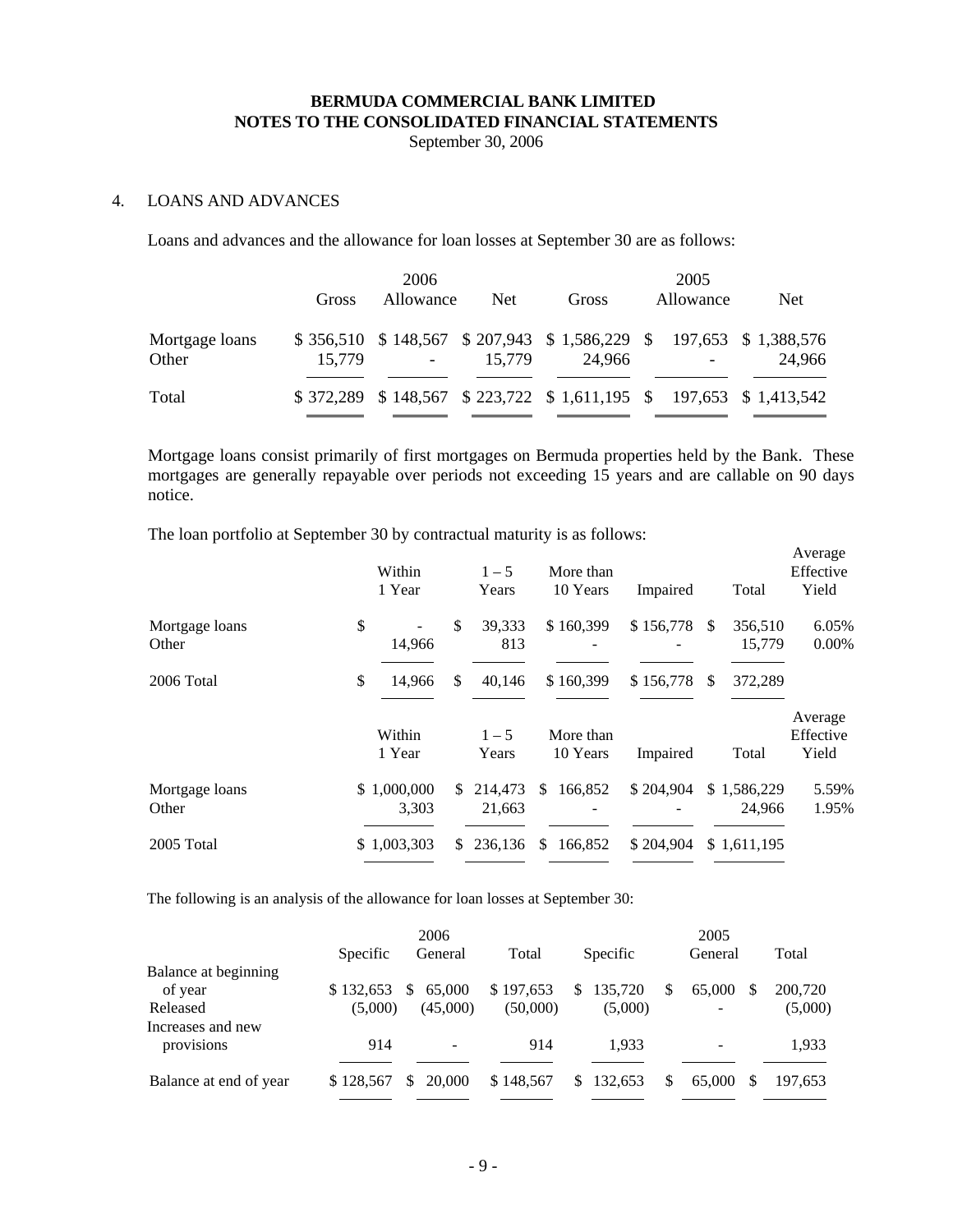September 30, 2006

# 5. EQUIPMENT, LEASEHOLD IMPROVEMENTS AND COMPUTER SOFTWARE

|                        |                 | Accumulated                    | Net Book   |  |
|------------------------|-----------------|--------------------------------|------------|--|
|                        | Cost            | Amortization                   | Value 2006 |  |
| Equipment              | \$<br>995,852   | \$<br>689,378<br>-S            | 306,474    |  |
| Leasehold improvements | 392,690         | 5,982                          | 386,708    |  |
| Computer software      | 2,224,234       | 1,716,115                      | 508,119    |  |
| Total                  | \$<br>3,612,776 | \$2,411,475<br>S               | 1,201,301  |  |
|                        |                 | Accumulated                    | Net Book   |  |
|                        | Cost            | Amortization                   | Value 2005 |  |
| Equipment              | \$<br>867,744   | \$<br>584,734<br><sup>\$</sup> | 283,010    |  |
| Leasehold improvements | 1,309,765       | 785,748                        | 524,017    |  |
| Computer software      | 2,053,190       | 1,507,897                      | 545,293    |  |
| Total                  | \$<br>4,230,699 | \$2,878,379<br>\$              | 1,352,320  |  |
|                        |                 |                                |            |  |

#### 6. DEPOSITS

Deposits include both demand and term deposits. Deposits payable on demand are interest and noninterest bearing deposits. Deposits payable on a fixed date are interest-bearing deposits that mature on a specified date. The maturities are as follows:

|                                    | Demand<br>Deposits | Within<br>1 Month | $1 - 3$<br><b>Months</b> | $3-6$<br><b>Months</b>     | $6 - 12$<br><b>Months</b> | <b>Total Term</b><br>Deposits                                                 | Total<br>Deposits |
|------------------------------------|--------------------|-------------------|--------------------------|----------------------------|---------------------------|-------------------------------------------------------------------------------|-------------------|
|                                    |                    |                   |                          |                            |                           |                                                                               |                   |
| United States Dollar \$122,500,621 |                    | \$144,180,221     |                          | \$5,673,945 \$4,889,847 \$ |                           | 946,382 \$155,690,395 \$278,191,016                                           |                   |
| <b>British Pound</b>               | 20,108,370         | 24,655,798        | 1,503,514                | $\overline{\phantom{0}}$   | 1,232,375                 | 27,391,687                                                                    | 47,500,057        |
| Euro                               | 8,130,698          | 32,633,789        |                          |                            |                           | 32,633,789                                                                    | 40,764,487        |
| Canadian Dollar                    | 6,785,610          | 7,238,239         | 1,015,445                | 79.148                     | 153.194                   | 8,486,026                                                                     | 15,271,636        |
| Bermuda Dollar                     | 3,336,666          | 2,999,368         | 57.429                   | 103,842                    |                           | 3,160,639                                                                     | 6,497,305         |
| Other                              | 4,366,682          | 6,483,449         | 665,733                  | $\overline{\phantom{0}}$   |                           | 7,149,182                                                                     | 11,515,864        |
| 2006 Total                         | \$165,228,647      |                   |                          |                            |                           | \$218,190,864 \$8,916,066 \$5,072,837 \$2,331,951 \$234,511,718 \$399,740,365 |                   |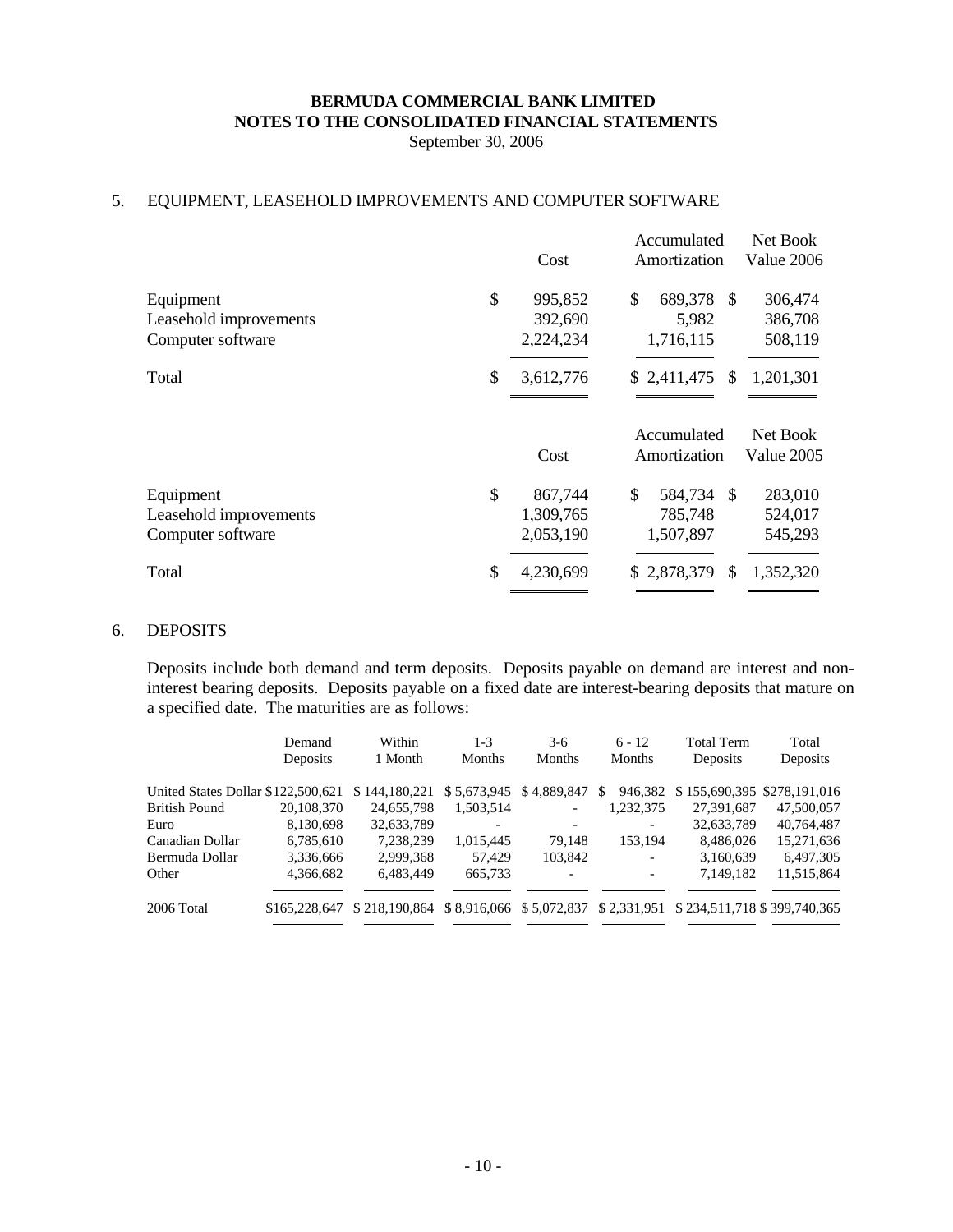September 30, 2006

#### 6. DEPOSITS (Cont'd)

|                                                  | Demand<br>Deposits | Within<br>1 Month           | $1 - 3$<br><b>Months</b> | $3-6$<br><b>Months</b> | $6 - 12$<br>Months | <b>Total Term</b><br>Deposits | Total<br>Deposits                                 |
|--------------------------------------------------|--------------------|-----------------------------|--------------------------|------------------------|--------------------|-------------------------------|---------------------------------------------------|
| United States Dollar \$146,326,103 \$524,675,330 |                    |                             | \$10,881,504             | \$156,467 \$           |                    |                               | 918,446 \$536,631,747 \$682,957,850               |
| <b>British Pound</b>                             | 13.886.521         | 21,475,885                  | 861,318                  |                        | 23,035             | 22,360,238                    | 36,246,759                                        |
| Euro                                             | 27,877,704         | 23,910,365                  | $\overline{\phantom{0}}$ | -                      | -                  | 23.910.365                    | 51,788,069                                        |
| Canadian Dollar                                  | 3.039.400          | 3,572,670                   | 1,195,723                | 74,517                 | 143,179            | 4.986.089                     | 8,025,489                                         |
| Bermuda Dollar                                   | 5,910,524          | 2,845,373                   | 45.758                   | 2,358                  | -                  | 2,893,489                     | 8,804,013                                         |
| Other                                            | 6,038,374          | 8,180,962                   | 1,033,601                | -                      |                    | 9,214,563                     | 15,252,937                                        |
| 2005 Total                                       |                    | \$203,078,626 \$584,660,585 | \$14,017,904             |                        |                    |                               | \$233,342 \$1,084,660 \$599,996,491 \$803,075,117 |

The average effective interest rates paid were:

|                                                                   | 2006  | 2005     |
|-------------------------------------------------------------------|-------|----------|
| Term deposits based on book values and contractual interest rates | 3.96% | 2.31%    |
| Demand deposits                                                   | 0.06% | $0.05\%$ |

#### 7. CAPITAL STOCK

All shares are common shares with a par value of \$2.40 each.

|                                                                                              | Authorized    |           | Issued $&$<br><b>Fully Paid</b> |           | Share   |
|----------------------------------------------------------------------------------------------|---------------|-----------|---------------------------------|-----------|---------|
|                                                                                              | <b>Shares</b> | Par Value | <b>Shares</b>                   | Par Value | Premium |
| Balance at September 30, 2006 10,000,000 \$ 24,000,000 4,347,605 \$ 10,434,252 \$ 11,096,772 |               |           |                                 |           |         |
| Balance at September 30, 2005 10,000,000 \$ 24,000,000 4,332,361 \$ 10,397,666 \$ 11,019,028 |               |           |                                 |           |         |

As part of a Rights Offering in June 1995, the Bank issued 1,625,036 warrants which were convertible to common shares at \$7.50 between May 1997 and May 2001. In May 2001, December 2001 and December 2002, the expiry dates of the warrants were extended to May 31, 2002, 2003 and 2005, respectively. In December 2004, the expiry date of the warrants was further extended to May 30, 2008. Of these warrants, 805,576 (2005: 805,576) are held by the Bank's controlling shareholder. As of September 30, 2006, 1,552,539 (2005: 1,567,783) warrants remain outstanding.

 During the year, 15,244 (2005: 4,334) warrants were exercised resulting in an issuance of the same number of common shares, with a par value of \$36,586 (2005: \$10,401) and share premium of \$77,744 (2005: \$22,104).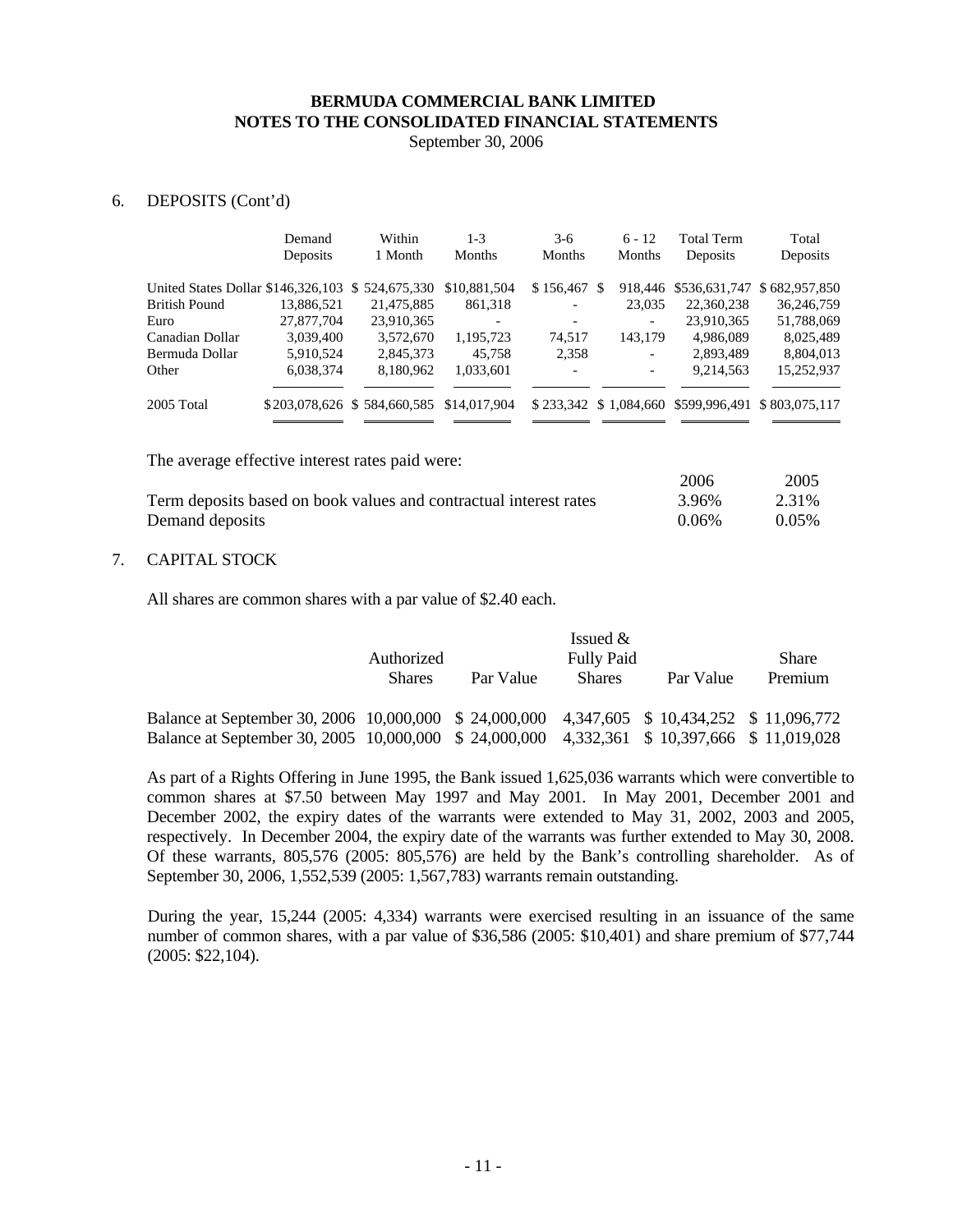September 30, 2006

## 7. CAPITAL STOCK (Cont'd)

Options to acquire common shares have been issued to the Bank's controlling shareholder as follows:

| <b>Issue Date</b> | Number<br>of options | Exercise<br>Price | <b>Exercise Period</b>                    |
|-------------------|----------------------|-------------------|-------------------------------------------|
| December 2000     | 500,000              | \$5.6972          | January 1, 2003 through December 31, 2012 |
| December 1999     | 400,000              | \$7.05            | January 1, 2002 through December 31, 2011 |
| December 1998     | 300,000              | \$5               | January 1, 2001 through December 31, 2010 |
| December 1997     | 200,000              | \$5.125           | January 1, 2000 through December 31, 2009 |
| December 1996     | 200,000              | \$5               | January 1, 1999 through December 31, 2008 |
| December 1995     | 200,000              | \$5               | January 1, 1998 through December 31, 2008 |

 In December 2001, the exercise date of the options originally issued in December 1995 was extended from December 31, 2002 to December 31, 2003. In December 2002, the exercise date of each lot of options was extended by two years. In December 2004, the exercise date of each lot of options was extended by a further three years.

#### 8. DIVIDENDS

|                                                                                               | 2006        | 2005          |
|-----------------------------------------------------------------------------------------------|-------------|---------------|
| Declared and Paid: Half Year<br>(2006: 30.0 cents per common share; 2005: 22.5 cents)         | \$1,304,268 | 974,154<br>S. |
| Declared: Year End<br>$(2006: 65.0 \text{ cents per common share}; 2005: 25.0 \text{ cents})$ | 2,825,943   | 1,083,090     |
| Total for year                                                                                | \$4,130,211 | \$2,057,244   |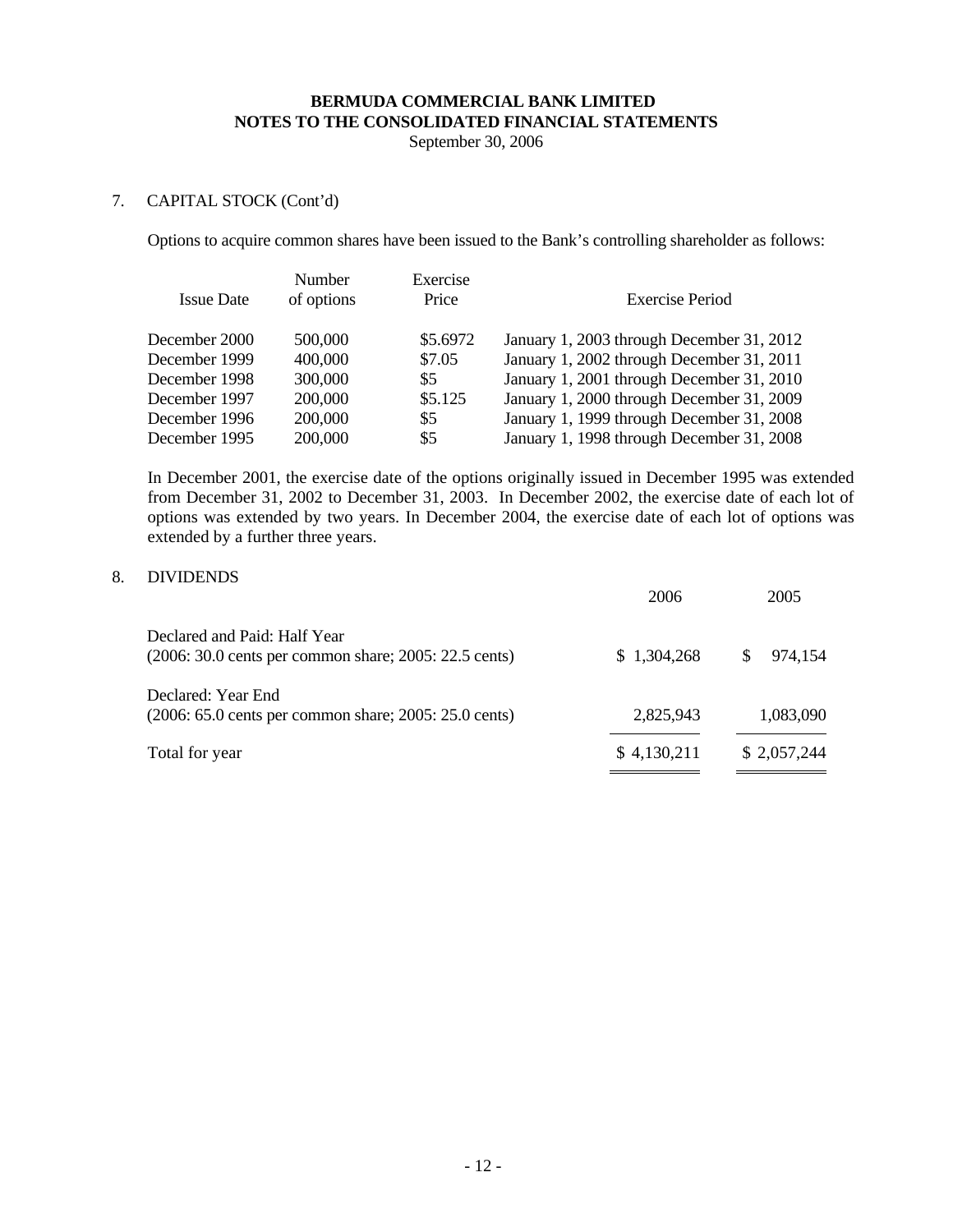September 30, 2006

#### 9. EARNINGS PER SHARE

Basic Earnings per Share (EPS) is calculated by dividing net income by the weighted average number of common shares outstanding during the year. The Diluted EPS calculation assumes that stock options and warrants are only exercised and converted when the exercise price is below the average market price of the shares. It also assumes that the Bank will use any proceeds to purchase its common shares at their average market price during the period. Consequently, there is no imputed income on the proceeds and weighted average shares are only increased by the difference between the number of options and warrants exercised and the number of shares purchased by the Bank.

The following table presents the computation of basic and diluted earnings per share:

|                                              |                 | Weighted              | Earnings   |
|----------------------------------------------|-----------------|-----------------------|------------|
| 2006                                         | Net Earnings    | <b>Average Shares</b> | per Share  |
| <b>Basic Earnings Per Share</b>              |                 |                       |            |
| Net income                                   | \$10,132,087    | 4,338,719             | \$<br>2.34 |
| Add: Incremental shares from assumed         |                 |                       |            |
| Exercise of stock options (Note 7)           |                 | 554,246               |            |
| Conversion of warrants (Note 7)              |                 | 130,268               |            |
| Adjusted weighted average shares outstanding |                 | 5,023,233             |            |
| <b>Diluted Earnings Per Share</b>            |                 |                       |            |
| Net income                                   | \$10,132,087    | 5,023,233             | \$<br>2.02 |
| 2005                                         |                 |                       |            |
| <b>Basic Earnings Per Share</b>              |                 |                       |            |
| Net income                                   | 5,170,192<br>\$ | 4,328,856             | \$1.19     |
| Add: Incremental shares from assumed         |                 |                       |            |
| Exercise of stock options (Note 7)           |                 | 529,410               |            |
| Conversion of warrants (Note 7)              |                 | 102,380               |            |
| Adjusted weighted average shares outstanding |                 | 4,960,646             |            |
| <b>Diluted Earnings Per Share</b>            |                 |                       |            |
| Net income                                   | 5,170,192<br>\$ | 4,960,646             | \$1.04     |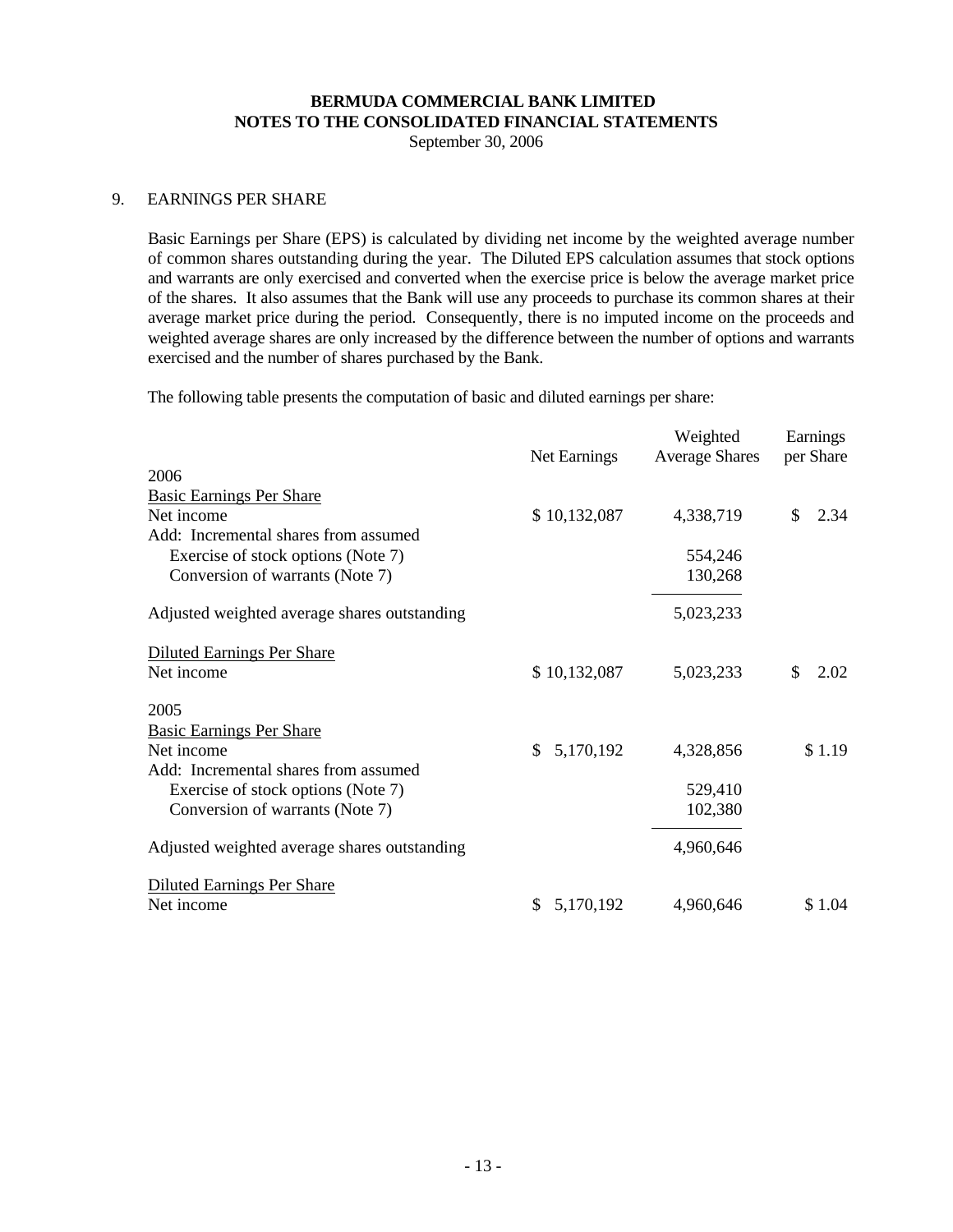September 30, 2006

#### 10. RELATED PARTY CONSIDERATIONS

 The Bank is the appointed manager and custodian on a number of money market funds. As at September 30, 2006 the Bank had \$nil (2005: \$199,400,000) invested in these money market funds. The Bank charged fees of \$45,090 on these funds for the year ended September 30, 2006 (2005: \$52,713).

 At September 30, 2006 First Curacao International Bank N.V. ("FCIB"), which is incorporated in the Netherlands Antilles, owns 47.29% (2005: 47.46%) of the Bank's issued shares.

 The Bank and FCIB were parties to a Service and Management Agreement where the latter provided managerial services and advice to the Bank in consideration of which the Bank was charged an annual management fee based on net income. The management fee, which was incurred in the normal course of operations, had traditionally been waived by FCIB. The Service and Management Agreement expired during the 2003 financial year and was not renewed. FCIB continued to provide managerial services and advice to the Bank up until September 2006 for which it is not seeking any claim for reimbursement. Managerial services and advice have not been provided since this time. The Bank has no liability to FCIB for the services provided. Management estimates the value of those services to approximate \$100,000 for the year ended September 30, 2006 (2005: \$217,000).

 The Bank provides banking services to FCIB and other related parties under the same terms as an unrelated party would receive. The Bank earned interest and fees on these services of approximately \$460,000 during the year ended September 30, 2006 (2005: \$195,000).

The Bank and FCIB entered into a Software License and Support Agreement for an Internet Banking System effective October 1, 2003 providing for an initial license fee of \$80,000 together with an annual support and maintenance fee equal to 15% of the license fee. During the 2004 financial year, the Internet Banking System underwent final user acceptance and testing in addition to implementation of robust upgrades, enhancements, and additional functions requested by the Bank. In consideration of these factors, the initial agreed upon license fee and the annual support and maintenance fees did not become due and payable until the fiscal year commencing October 1, 2004. In the interest of expedience the Bank performs all routine support and maintenance itself using in-house technical expertise. The Internet Banking System has operated continuously since 2004, and, while this agreement remains in force, the Bank has no reliance on FCIB for routine support.

#### 11. EMPLOYEE BENEFITS

 The Bank meets the minimum requirements of the Bermuda National Pension Scheme (Occupational Pensions) Act 1998, related amendments and regulations. Under this legislation, the Bank contributes to its employees' pension requirements using a defined contribution plan at the following rates, following any probationary period for new staff:

 5% of gross salary if service does not exceed 15 years; and 10% of gross salary if service exceeds 15 years.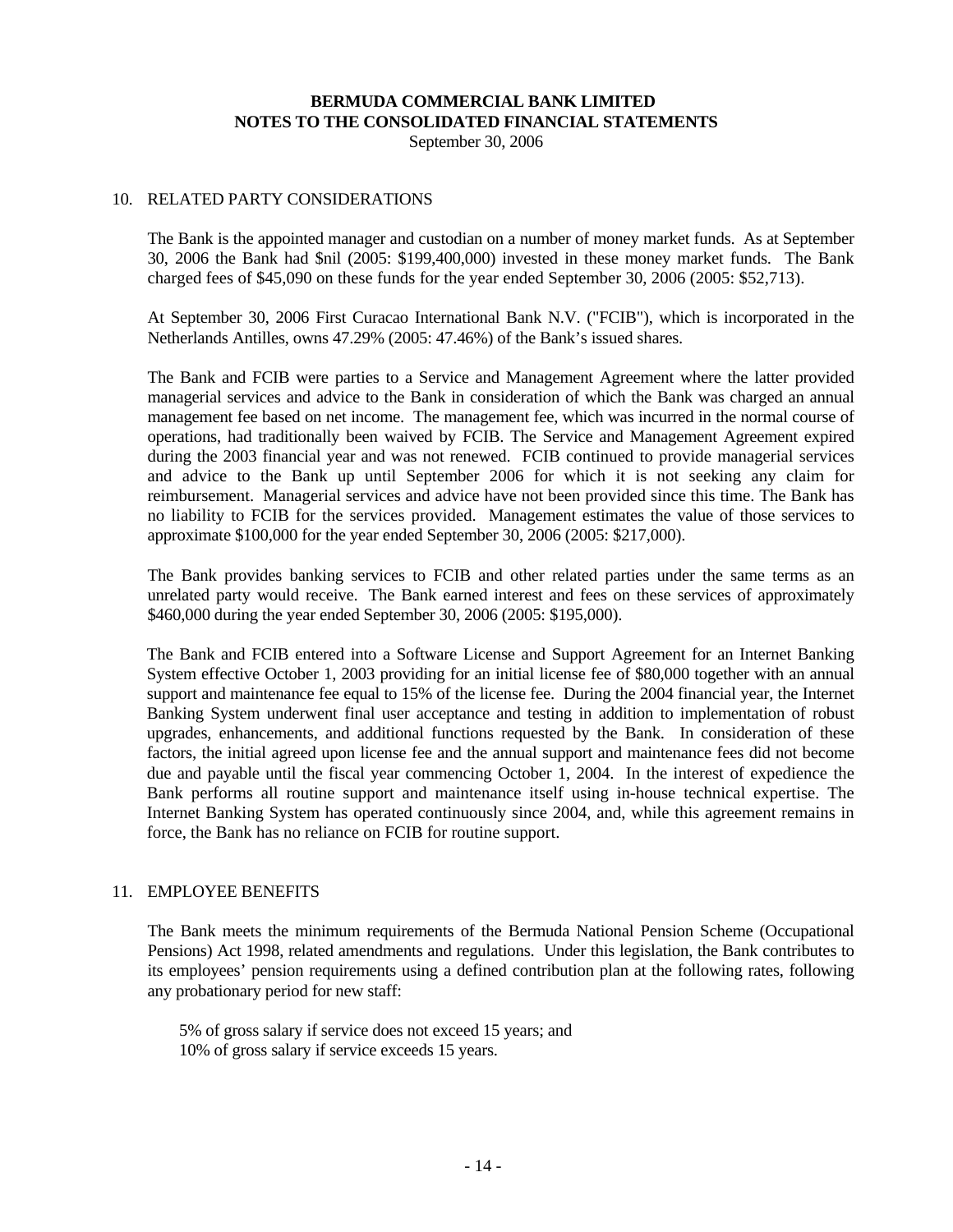September 30, 2006

#### 11. EMPLOYEE BENEFITS (Cont'd)

 As permitted under the legislation, staff members are required to contribute annually 5% based on the employees' pensionable earnings. Staff members with greater than 15 years of service are not required to make contributions.

The scheme is administered by an independent party, and all such funds are segregated from the assets and liabilities of the Bank. Pension expense incurred during 2006 amounted to \$143,088 (2005: \$148,569).

Following the uncertainty surrounding the investigation into FCIB and John Duess, the Bank implemented an employee compensation plan to aid in the retention of employees. This plan guarantees the salary and certain other compensation benefits of the majority of the Bank's employees. This plan expires on December 31, 2007.

#### 12. FEES AND COMMISSIONS

2006 fees and commissions include one-time, non recurring service fee income of \$1,058,750 (2005: \$nil) in the Bank's corporate services segment. This fee income resulted from a significant upward revaluation of a client's net assets following a change in the client's accounting policies and the subsequent renegotiation of prior period fees which were based on the levels of these net assets. Subsequent to year end the Bank ceased to provide services to this client.

#### 13. OTHER INCOME

 2006 other income is one-time, non recurring income of \$689,805 (2005: \$nil) resulting from the release of litigation provisions initially accrued in 2001 that the Bank no longer believes are required

#### 14. COMMITMENTS AND CONTINGENT LIABILITIES

In September 2006, the Bank moved premises and entered into a five-year lease, which contains two options to renew the lease for five additional years, for a total of fifteen years.

Payments due for premises rented under long-term leases at September 30, 2006 are:

| 2007 | \$603,700 |
|------|-----------|
| 2008 | \$603,700 |
| 2009 | \$603,700 |
| 2010 | \$642,531 |
| 2011 | \$655,475 |

The Bank is contingently liable for letters of credit, which are fully matched by offsetting customer deposits in the amount of \$1,580,000(2005: \$1,753,000). The Bank has issued a confirmed letter of credit in its own name in the amount of \$300,000 (2005: \$300,000) that is supported by a term deposit.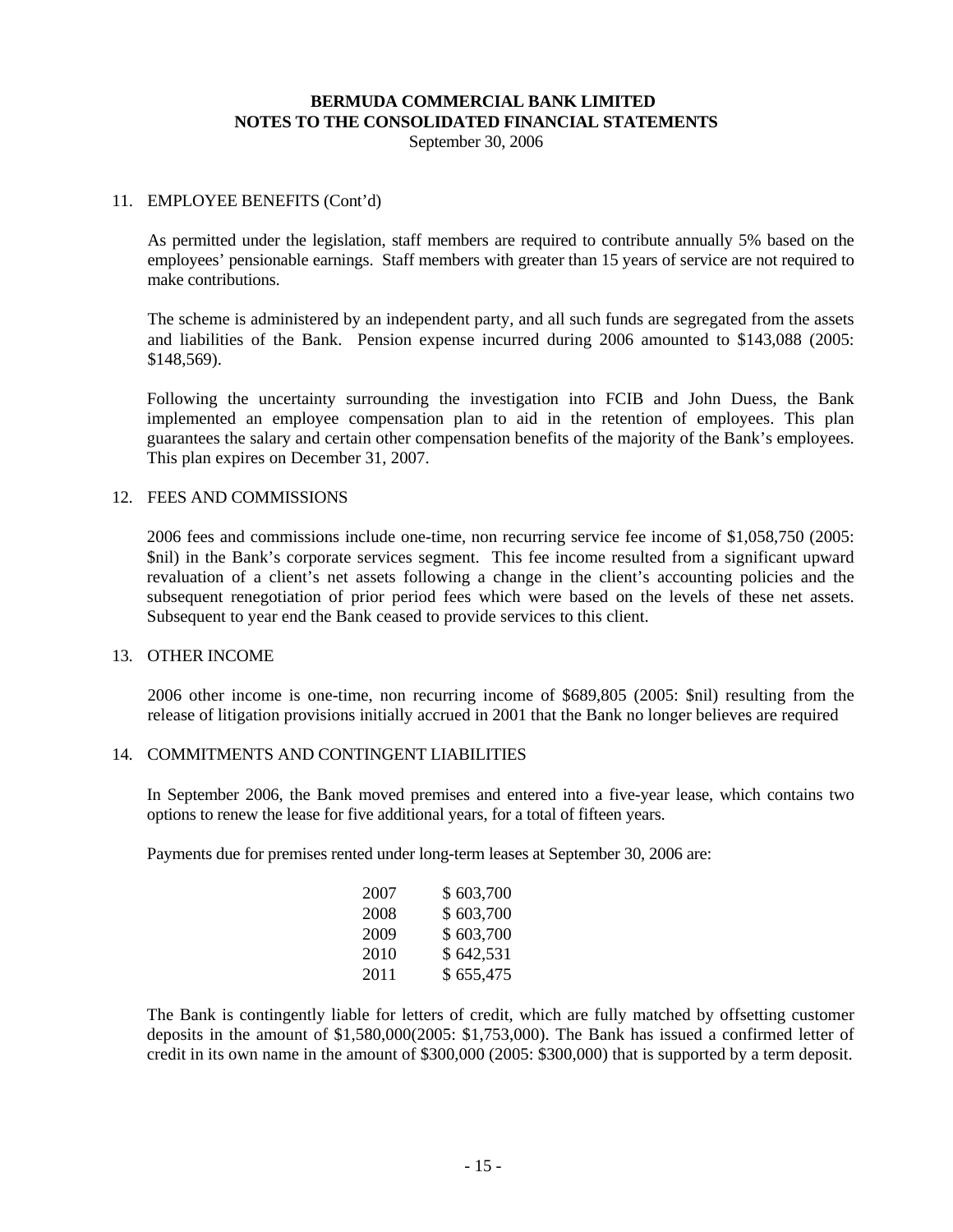September 30, 2006

## 15. INTEREST RATE SENSITIVITY

 Interest rate risk arises from maturity mismatches. The following is an analysis of the maturity of assets and liabilities:

| 2006<br><b>ASSETS</b>          |   | Within 1<br>Month                     |          | 1-3<br><b>Months</b>                         |    | $3 - 12$<br><b>Months</b>  |   | Over 12<br><b>Months</b>                                        | Non-Interest<br>Sensitive |   | Total                                |
|--------------------------------|---|---------------------------------------|----------|----------------------------------------------|----|----------------------------|---|-----------------------------------------------------------------|---------------------------|---|--------------------------------------|
| Cash<br>Term deposits<br>Loans | S | 16,966,252 \$<br>429,604,476<br>1.106 |          | $\overline{\phantom{a}}$<br>3,582,052<br>581 | -S | ۰.<br>11,303,992<br>13,280 | S | $\overline{\phantom{a}}$<br>$\overline{\phantom{0}}$<br>208,755 | \$<br>-                   | S | 16,966,252<br>444,490,520<br>223,722 |
| Other assets                   |   | $\overline{\phantom{a}}$              |          | $\overline{\phantom{a}}$                     |    | $\overline{\phantom{a}}$   |   | $\overline{\phantom{a}}$                                        | 2.591.994                 |   | 2,591,994                            |
| Total assets                   |   | \$446,571,834                         | <b>S</b> | 3,582,633                                    |    | $$11,317,272$ \\$          |   | 208,755                                                         | $$2,591,994$ \$           |   | 464,272,488                          |

# LIABILITIES AND SHAREHOLDERS' EQUITY

| Deposits<br>Other liabilities<br>Shareholders' equity | \$<br>383,419,511 | <sup>\$</sup> | 8,916,066   | <sup>S</sup> | 7,404,788 \$              | -            | S    | $\overline{\phantom{0}}$<br>7,095,549<br>57,436,574 | \$399,740,365<br>7,095,549<br>57,436,574 |
|-------------------------------------------------------|-------------------|---------------|-------------|--------------|---------------------------|--------------|------|-----------------------------------------------------|------------------------------------------|
| Total liabilities and<br>shareholders' equity         | 383,419,511       |               | 8.916.066   |              | 7,404,788                 |              |      | 64, 532, 123                                        | 464,272,488                              |
| Net surplus (deficit)                                 | 63,152,323        |               | (5,333,433) |              | 3,912,484                 | 208,755      |      | (61,940,129)                                        |                                          |
| Cumulative net<br>surplus                             | \$<br>63,152,323  |               |             |              | \$57,818,890 \$61,731,374 | \$61,940,129 | - \$ |                                                     | <sup>\$</sup>                            |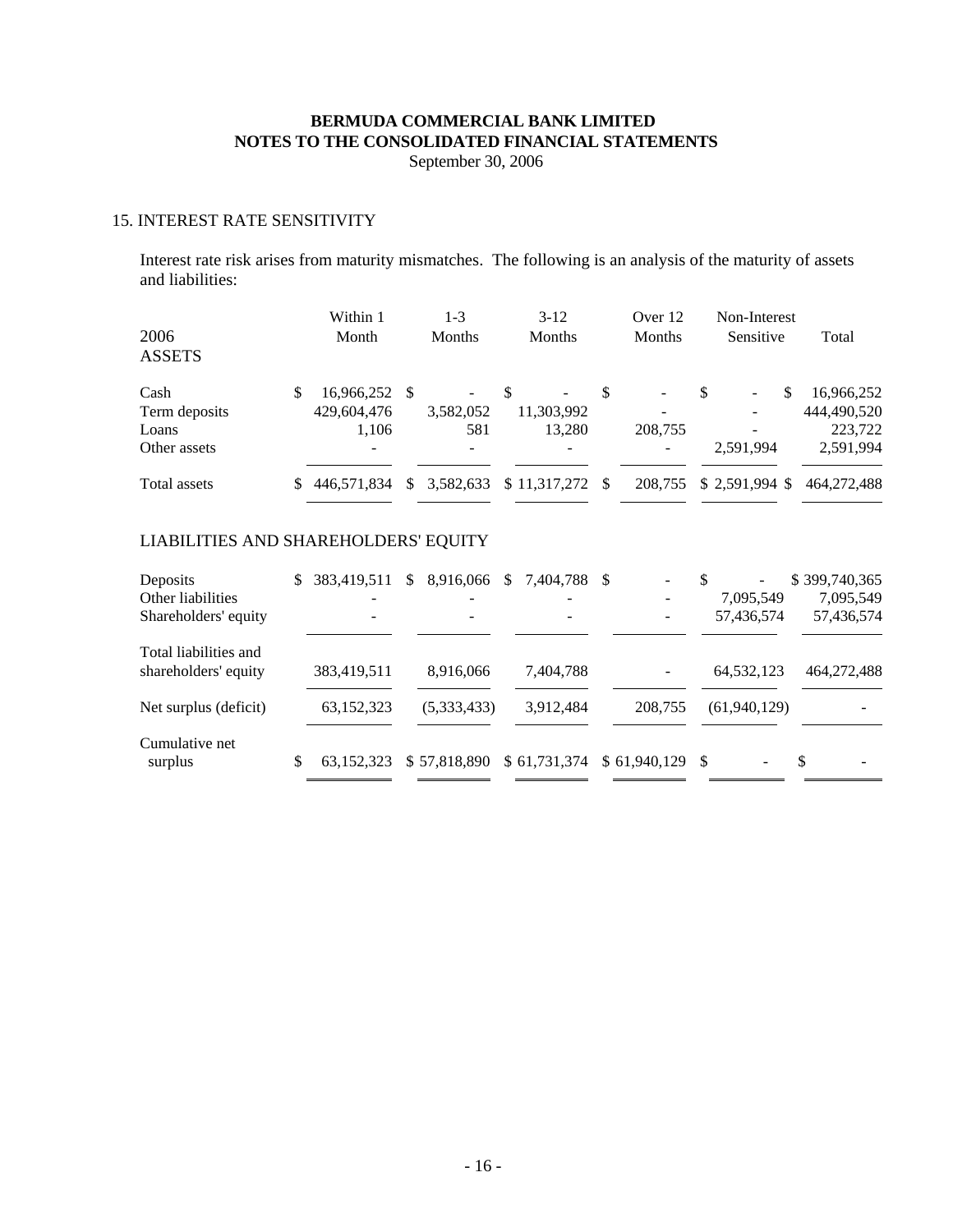September 30, 2006

# 15. INTEREST RATE SENSITIVITY (Cont'd)

| 2005<br><b>ASSETS</b>                                                                         |     | Within 1<br>Month           | $1 - 3$<br>Months | $3 - 12$<br><b>Months</b> |     | Over 12<br>Months |     | Non-Interest<br>Sensitive | Total                                    |
|-----------------------------------------------------------------------------------------------|-----|-----------------------------|-------------------|---------------------------|-----|-------------------|-----|---------------------------|------------------------------------------|
| Cash                                                                                          | \$  | 18,669,607                  | \$                | \$                        | \$  |                   | \$  |                           | \$18,669,607                             |
| Money market funds                                                                            |     | 299,400,000                 |                   |                           |     |                   |     |                           | 299,400,000                              |
| Term deposits                                                                                 |     | 503,787,980                 | 32,060,980        | 85,624                    |     |                   |     |                           | 535,934,584                              |
| Loans                                                                                         |     |                             |                   | 1,003,303                 |     | 410,239           |     |                           | 1,413,542                                |
| Other assets                                                                                  |     |                             |                   |                           |     |                   |     | 3,405,355                 | 3,405,355                                |
| <b>Total assets</b>                                                                           | \$. | 821, 857, 587               | \$32,060,980      | \$<br>1,088,927           | \$  | 410,239           | \$. | 3,405,355                 | \$858,823,088                            |
| LIABILITIES AND SHAREHOLDERS' EQUITY<br>Deposits<br>Other liabilities<br>Shareholders' equity | S.  | 787,739,211                 | \$14,017,904      | \$<br>1,318,002           | \$. |                   | \$  | 4,427,603<br>51,320,368   | \$803,075,117<br>4,427,603<br>51,320,368 |
| Total liabilities and<br>shareholders' equity                                                 |     | 787,739,211                 | 14,017,904        | 1,318,002                 |     |                   |     | 55,747,971                | 858,823,088                              |
| Net surplus (deficit)                                                                         |     | 34,118,376                  | 18,043,076        | (229,075)                 |     | 410,239           |     | (52, 342, 616)            |                                          |
| Cumulative net<br>surplus                                                                     | \$  | 34,118,376 \$ 52,161,452 \$ |                   | 51,932,377                |     | \$52,342,616      | -S  |                           | \$                                       |

 $\sim$ 

the company of the company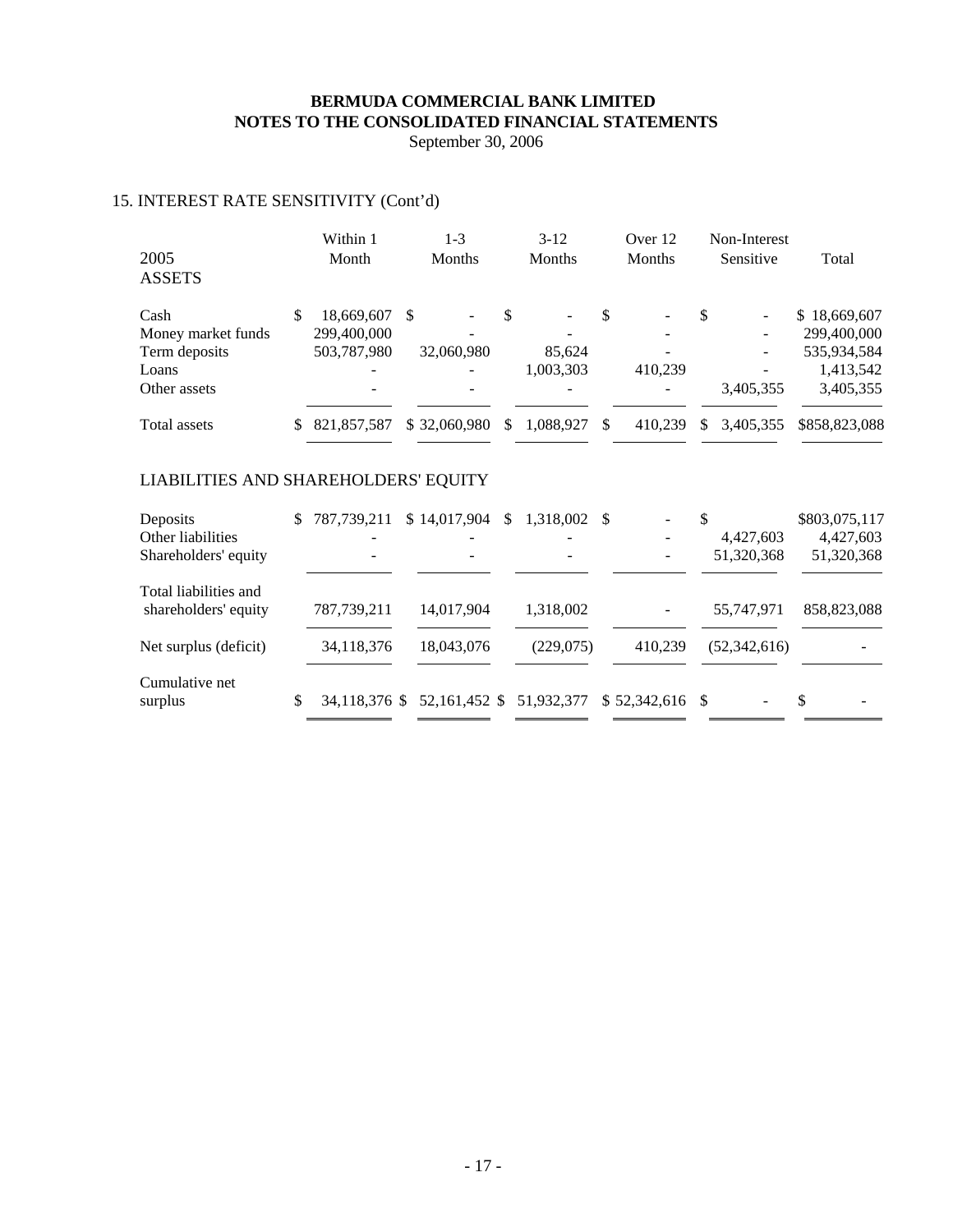September 30, 2006

#### 16. BUSINESS SEGMENTS

The Bank's reportable business segments are strategic operating units that offer substantially different products and services. The Bank has three reportable business segments: Banking Services, Corporate Trust, and Mortgage Lending.

**Banking Services** - The Banking Services segment is responsible for monitoring and managing the risks associated with the majority of the Bank's financial assets and liabilities, including interest rate, foreign exchange, and credit risks. Results of the Bank's eBanking initiative are included within the Banking Services segment due to the correlation of activity.

**Corporate Services** - The Corporate Services segment provides trust, company management, asset management and fund administration, corporate registrar, financial, and custody services to third parties as well as to the Bank's other business segments.

**Mortgage Lending** - The Mortgage Lending segment operated as follows prior to February 11, 1997:

- i. advance and lend money on mortgage or otherwise upon the security of real property;
- ii. advance and lend money on ordinary and personal loans; and,
- iii. receive money on deposit, paying interest thereon.

On February 11, 1997, the Board of Directors approved a resolution to terminate active lending and to run-off the mortgage book. This segment no longer accepts new deposits and is not offering new lending.

The segment accounting policies are the same as those described in Note 2. Each segment is allocated a portion of head office costs. The net interest income earned on the deposits of customers acquired by segments other than Banking Services is not allocated to those acquiring segments. The following tables set forth information about segment net income and segment assets.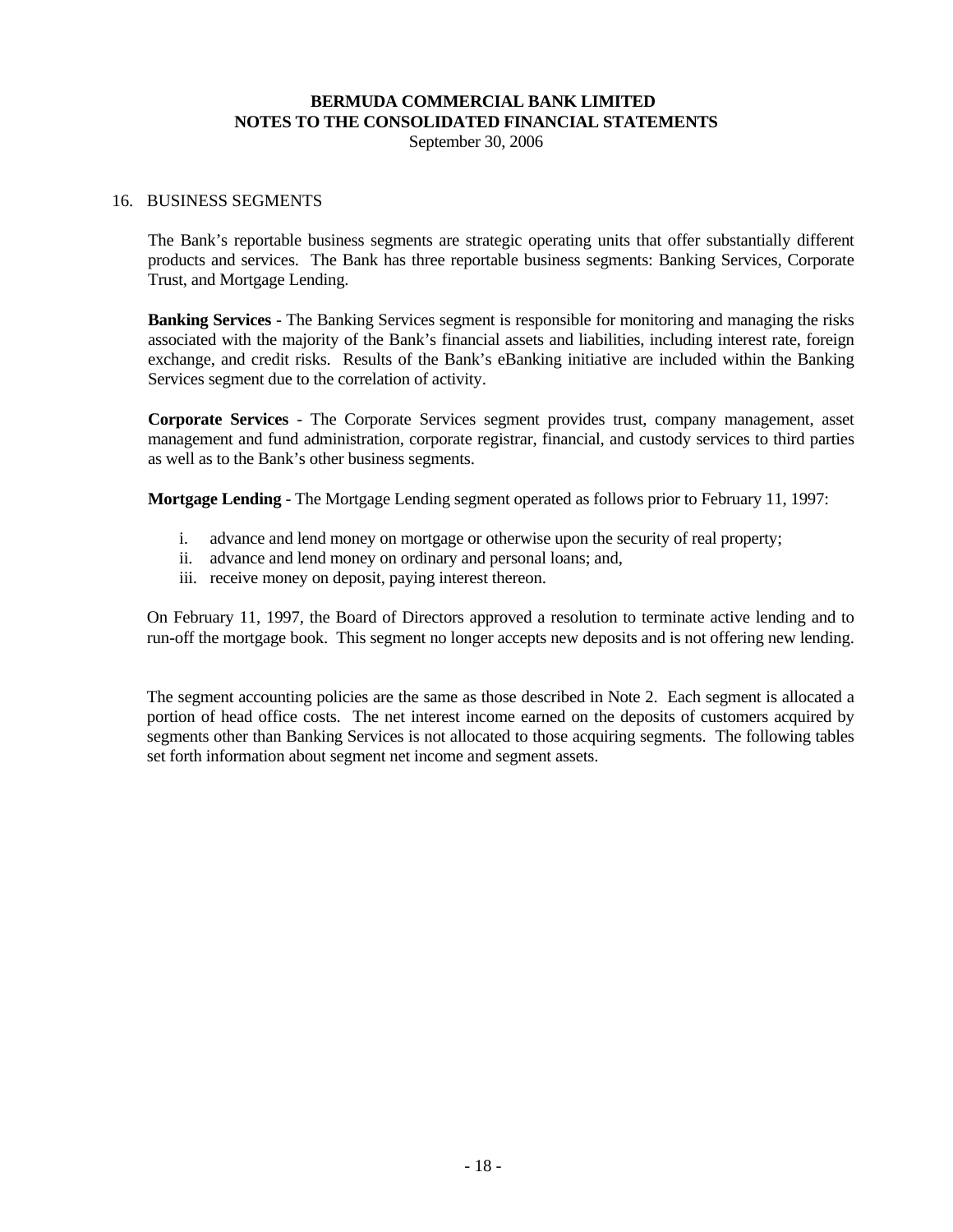September 30, 2006

# 16. BUSINESS SEGMENTS (cont'd)

| $\frac{1}{2}$ $\frac{1}{2}$ $\frac{1}{2}$ $\frac{1}{2}$ $\frac{1}{2}$ $\frac{1}{2}$ $\frac{1}{2}$ $\frac{1}{2}$ $\frac{1}{2}$ $\frac{1}{2}$ $\frac{1}{2}$ $\frac{1}{2}$ $\frac{1}{2}$ $\frac{1}{2}$ $\frac{1}{2}$ $\frac{1}{2}$ $\frac{1}{2}$ $\frac{1}{2}$ $\frac{1}{2}$ $\frac{1}{2}$ $\frac{1}{2}$ $\frac{1}{2}$<br>2006 | Banking<br><b>Services</b> |     | Corporate<br><b>Services</b> |    | Mortgage<br>Lending | Elimination of<br>inter-segment<br>amounts | Totals      |
|-----------------------------------------------------------------------------------------------------------------------------------------------------------------------------------------------------------------------------------------------------------------------------------------------------------------------------|----------------------------|-----|------------------------------|----|---------------------|--------------------------------------------|-------------|
| Net interest income from external<br>customers                                                                                                                                                                                                                                                                              | \$<br>11.550.252 \$        |     | $\overline{\phantom{a}}$     | \$ | 51.507              | \$.                                        | 11,601,759  |
| Fees and other income from external                                                                                                                                                                                                                                                                                         | 3,103,362                  |     | 4,834,564                    |    |                     |                                            | 7,937,926   |
| customers<br>Inter-segment fees and other income                                                                                                                                                                                                                                                                            |                            |     | 130.146                      |    |                     | (130, 146)                                 |             |
| Total income                                                                                                                                                                                                                                                                                                                | 14,653,614                 |     | 4,964,710                    |    | 51,507              | (130, 146)                                 | 19,539,685  |
| Operating expenses                                                                                                                                                                                                                                                                                                          | (3.296.645)                |     | (2,053,529)                  |    |                     | 87.763                                     | (5,262,411) |
| Net income before head office allocation 11.365.969                                                                                                                                                                                                                                                                         |                            |     | 2,911,181                    |    | 51,507              | (42, 383)                                  | 14,277,274  |
| Head office allocation                                                                                                                                                                                                                                                                                                      | (2,559,392)                |     | (1,628,178)                  |    |                     | 42.383                                     | (4,145,187) |
| Net income                                                                                                                                                                                                                                                                                                                  | \$<br>8.797.577            | \$. | 1,283,003                    | S  | 51,507              | S                                          | 10,132,087  |
| Segment assets                                                                                                                                                                                                                                                                                                              | \$463,373,588              | \$. | 2.417.989                    | S  | 216.403             | (1.735.492)<br>\$                          | 464,272,488 |
|                                                                                                                                                                                                                                                                                                                             |                            |     |                              |    |                     |                                            |             |

| 2005                                             |    | Banking<br><b>Services</b> |     | Corporate<br><b>Services</b> |     | Mortgage<br>Lending | Elimination of<br>inter-segment<br>amounts | Totals        |
|--------------------------------------------------|----|----------------------------|-----|------------------------------|-----|---------------------|--------------------------------------------|---------------|
| Net interest income from external<br>customers   | S  | 8,135,852 \$               |     | $\overline{\phantom{a}}$     | \$  | 94.496              | \$<br>$\overline{\phantom{0}}$             | 8,230,348     |
| Fees and other income from external<br>customers |    | 2.694.010                  |     | 3.210.643                    |     | 2,502               |                                            | 5,907,155     |
| Inter-segment fees and other income              |    |                            |     | 148,386                      |     |                     | (148, 386)                                 |               |
| Total income                                     |    | 10,829,862                 |     | 3.359.029                    |     | 96.998              | (148, 386)                                 | 14, 137, 503  |
| Operating expenses                               |    | (2,978,361)                |     | (2,774,603)                  |     | (141, 057)          | 99.112                                     | (5,794,909)   |
| Net income before head office.                   |    |                            |     |                              |     |                     |                                            |               |
| allocation                                       |    | 7,851,501                  |     | 584.426                      |     | (44, 059)           | (49,274)                                   | 8,342,594     |
| Head office allocation                           |    | (1,599,426)                |     | (1,467,152)                  |     | (155,098)           | 49,274                                     | (3,172,402)   |
| Net income                                       | \$ | 6.252,075                  | S.  | $(882,726)$ \$               |     | (199, 157)          | S<br>$\overline{\phantom{a}}$              | 5,170,192     |
| Segment assets                                   |    | \$856,753,677              | \$. | 1,113,968                    | \$. | 1,398,281           | (442, 838)                                 | \$858,823,088 |
|                                                  |    |                            |     |                              |     |                     |                                            |               |